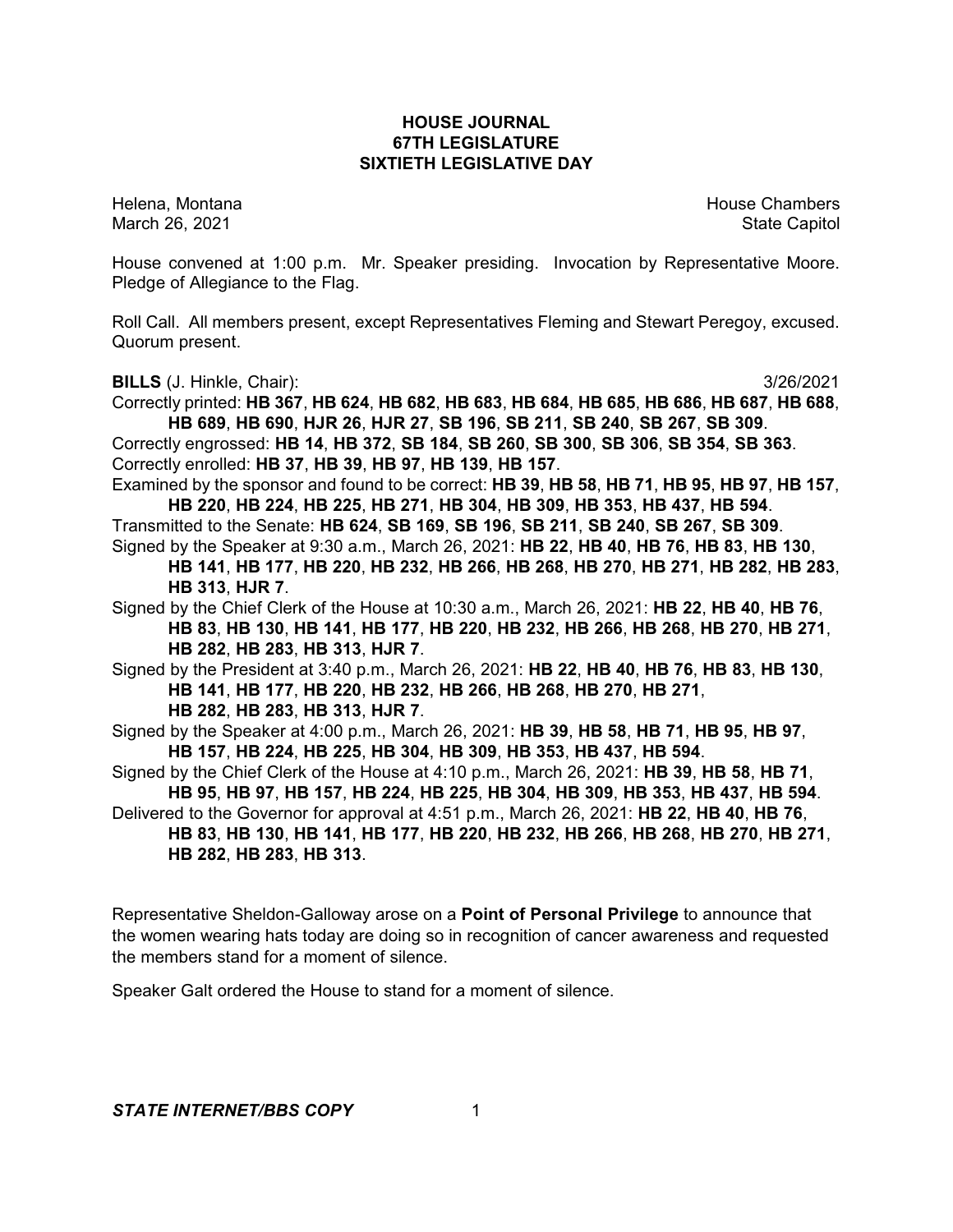#### **REPORTS OF STANDING COMMITTEES**

**APPROPRIATIONS** (Jones, Chair): 3/25/2021 **HB 14**, introduced bill, be amended as follows:

1. Title, line 7 through line 8. **Strike:** "AUTHORIZING" on line 7 through "BONDS;" on line 8

2. Title, line 13. **Following:** "AMOUNTS" **Strike:** "," **Insert:** ";"

3. Title, line 14. **Strike:** "CREATING STATE DEBT;" **Insert:** "PROVIDING FOR TRANSFERS OF FUNDS; PROVIDING APPROPRIATIONS FOR OPERATIONS AND MAINTENANCE;"

4. Page 1, line 24. **Strike:** "Bonds" **Insert:** "LRBP CD Fund"

5. Page 1, line 28. **Strike:** "LABOR AND INDUSTRY" **Insert:** "LIVESTOCK"

6. Page 2, line 2. **Strike:** "22,950,000 13,100,000 36,050,000" **Insert:** "9,850,000 26,200,000 36,050,000"

7. Page 2, line 8. **Strike:** the first "6,500,000" **Insert:** "6,500,000" [Authority Only]

8. Page 2. **Following:** line 13 **Insert:** "UM-W Block Hall Renovation 7,200,000 4,800,000 12,000,000 (2) Except as provided in subsection (3), "Authority Only" consists of federal funds received pursuant to the American Rescue Plan Act of 2021, Public Law 117-2."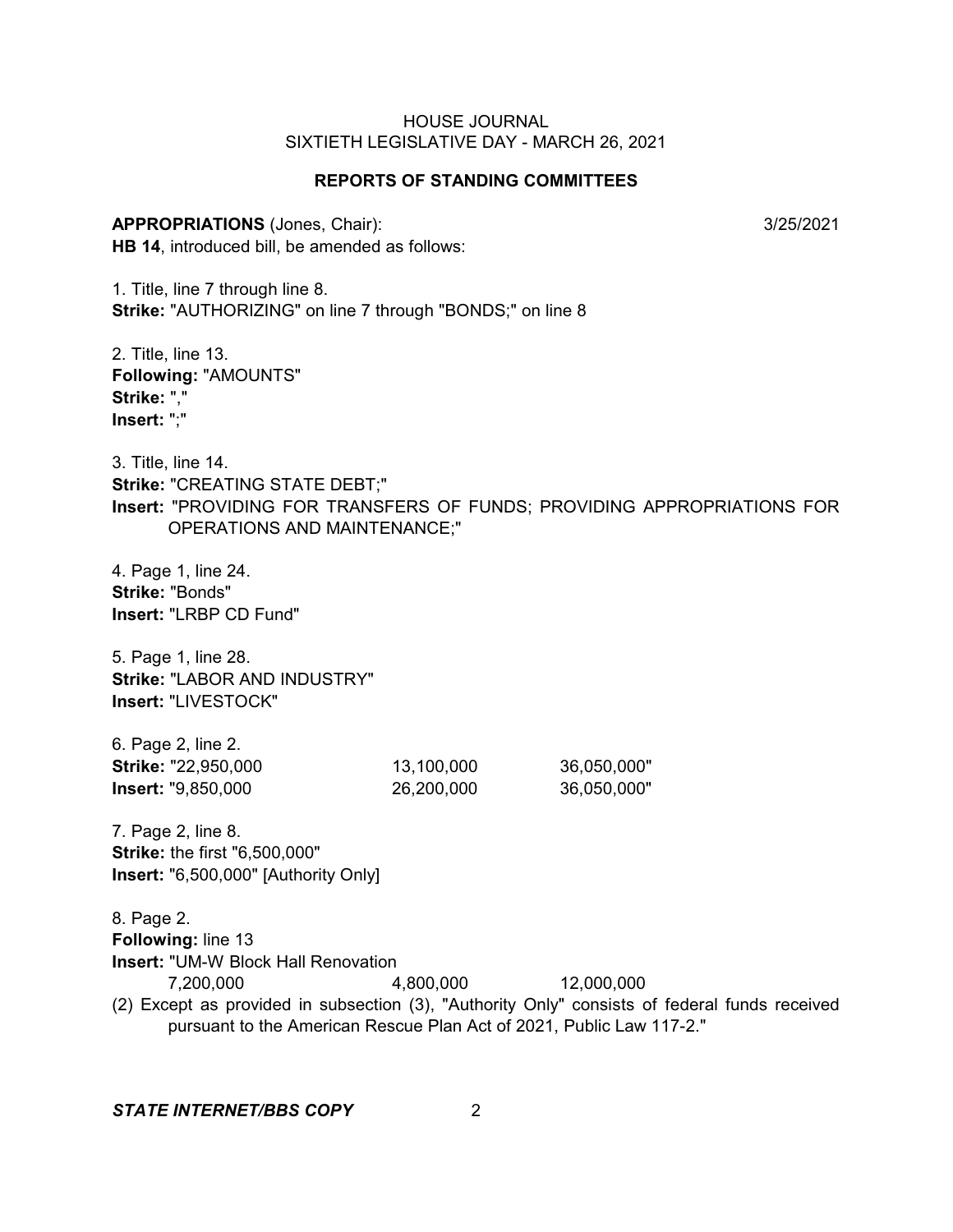9. Page 2, line 14. **Strike:** "(2)" **Insert:** "(3)" **Following:** "Only""

**Insert:** "for the UM Forestry Conservation & Science Lab and the MAES Research and Wool Laboratories"

10. Page 2, line 17. **Strike:** "(3)" **Insert:** "(4) (a)"

11. Page 2.

**Following:** line 19

**Insert:** "(b) Pursuant to 17-7-210, if construction of a new facility requires an immediate or future increase in state funding for program expansion or operations and maintenance, the legislature may not authorize the new facility unless it also appropriates funds for the increase in state funding for program expansion and operations and maintenance. To the extent allowed by law, at the end of each fiscal year following approval of a new facility but prior to receipt of its certificate of occupancy, the appropriation made pursuant to subsection (4)(c) reverts to its originating fund. The appropriation is not subject to the provisions of 17-7-304.

(c) The following money is appropriated for the biennium beginning July 1, 2021, to the indicated agency from the indicated sources for program expansion or operations and maintenance for the indicated new facility:

Department of Livestock

MT Veterinarian Diagnostic and Ag Analytical Labs \$427,100 from the general fund, \$738,588 from state special revenue funds, and \$274,027 from proprietary funds

Department of Agriculture

MT Veterinarian Diagnostic and Ag Analytical Labs \$172,030 from the general fund and \$24,894 from state special revenue funds

Montana University System

UM Forestry Conservation & Science Lab \$1,552,575 from the general fund

MAES Research and Wool Laboratories \$389,402 from the general fund

(d) It is the legislature's intent that these appropriations become part of the respective agency's base budget for the biennium beginning July 1, 2021.

(e) Appropriations in subsection (4)(c) are contingent on the passage and approval of a bill that includes an appropriation for the construction of the indicated projects in subsection (4)(c)."

12. Page 3, line 19 through page 4, line 3. **Strike:** section 5 in its entirety **Renumber:** subsequent sections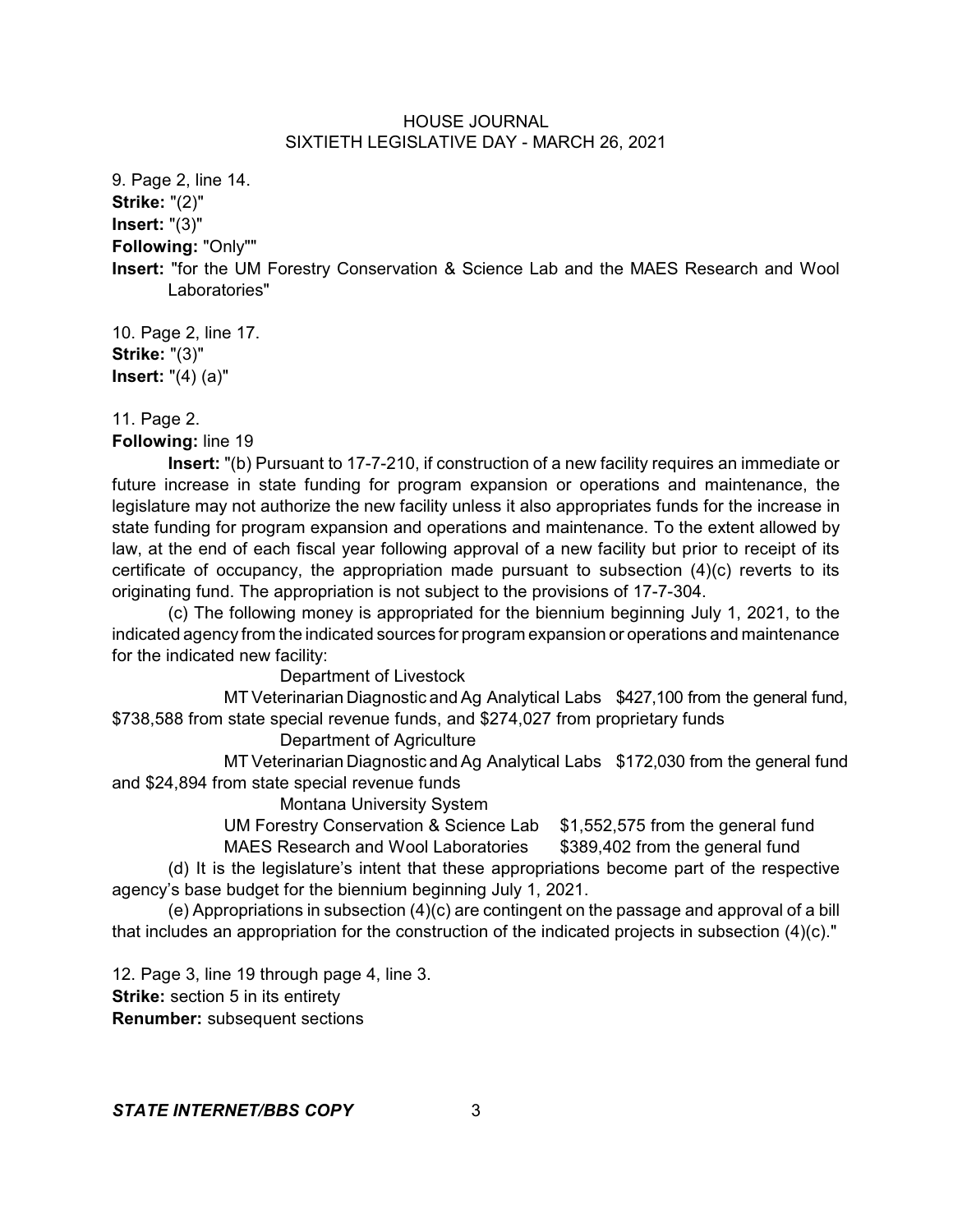13. Page 5, line 8. **Strike:** "8(1)" **Insert:** "7(1)" 14. Page 5, line 10 through line 11. **Strike:** "in the" on line 10 through "2019," on line 11 15. Page 5, line 13. **Strike:** "8(1)" **Insert:** "7(1)" 16. Page 5, line 15. **Strike:** "in the local infrastructure account provided for in section 2(2), Chapter 476, Laws of 2019," 17. Page 5, line 17. **Strike:** "8(1)" **Insert:** "7(1)" 18. Page 5, line 18. **Strike:** "8(1)" **Insert:** "7(1)" 19. Page 5, line 23. **Strike:** "8(1)" **Insert:** "7(1)" 20. Page 5, line 27. **Following:** "[section" **Strike:** "8" **Insert:** "7" 21. Page 5, line 27 through line 28. **Strike:** "deposited" on line 27 through "2021" on line 28 22. Page 6, line 2. **Strike:** "8(1)" **Insert:** "7(1)" 23. Page 6, line 4. **Strike:** "[section 6]" **Insert:** "this section"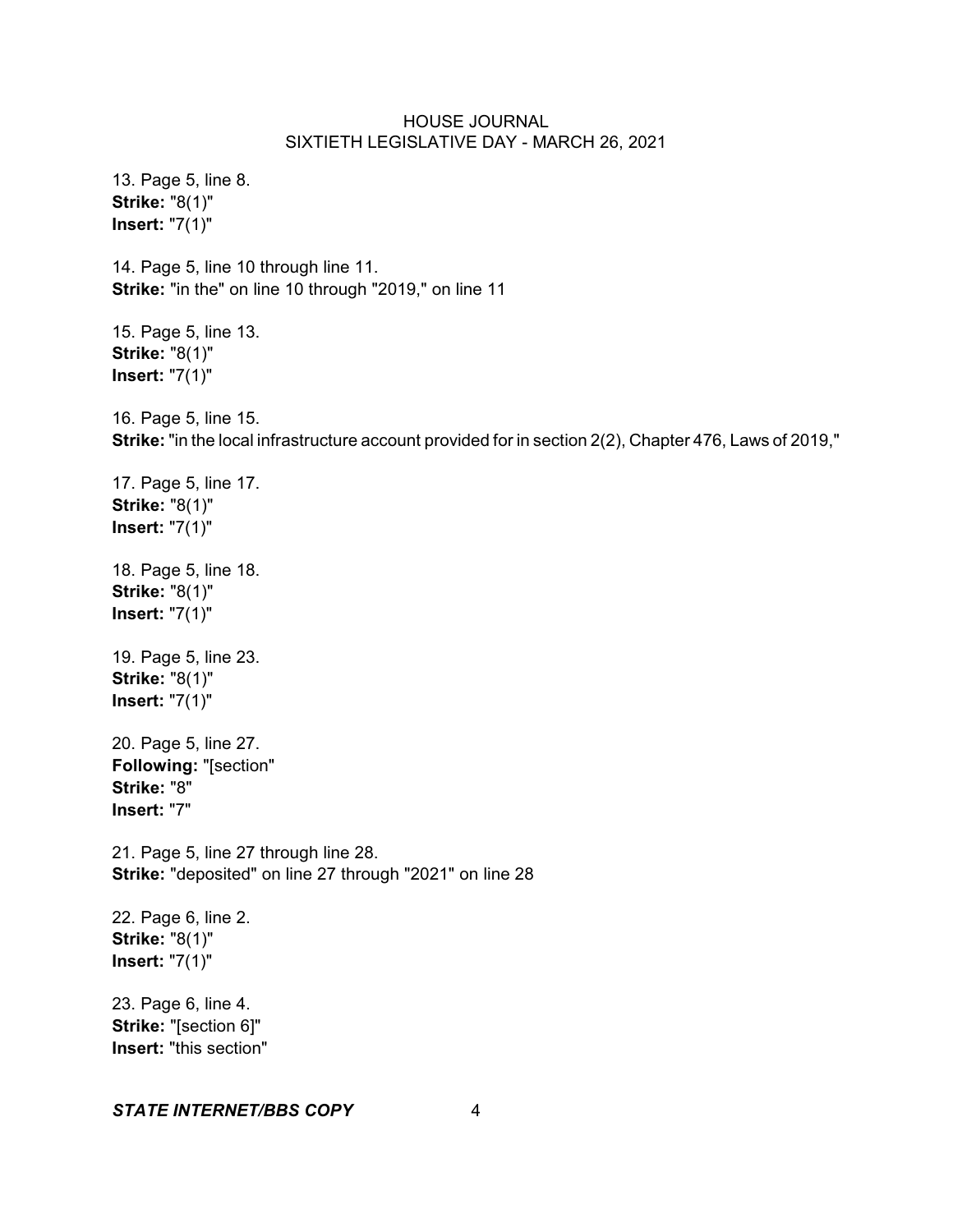24. Page 6, line 10. **Strike:** "6(2)" **Insert:** "5(2)"

25. Page 6, line 11 through line 12. **Strike:** "from" on line 11 through "2019" on line 12

26. Page 6, line 15. **Strike:** "6(2)" **Insert:** "5(2)"

27. Page 8, line 5. **Strike:** "12 and 13" **Insert:** "11 and 12"

28. Page 8, line 8 through line 9. **Strike:** "in the" on line 8 through "priority" on line 9 **Insert:** "as conditions set forth in [section 12] are satisfied and"

29. Page 8, line 9 through line 10. **Strike:** "Funds" on line 9 through "funding." on line 10

30. Page 11, line 15 through line 16. **Strike:** "local" on line 15 through "2019," on line 16 **Insert:** "natural resources projects state special revenue account provided for in 15-38-302"

31. Page 11, line 17. **Strike:** "2021" **Insert:** "2023"

32. Page 11, line 19. **Strike:** "12 and 13" **Insert:** "11 and 12"

33. Page 11, line 22 through line 23. **Strike:** "in the" on line 22 through "subsection (3)" on line 23 **Insert:** "as conditions set forth in [section 12] are satisfied and"

34. Page 11, line 23 through line 24. **Strike:** "Funds" on line 23 through "funding." on line 24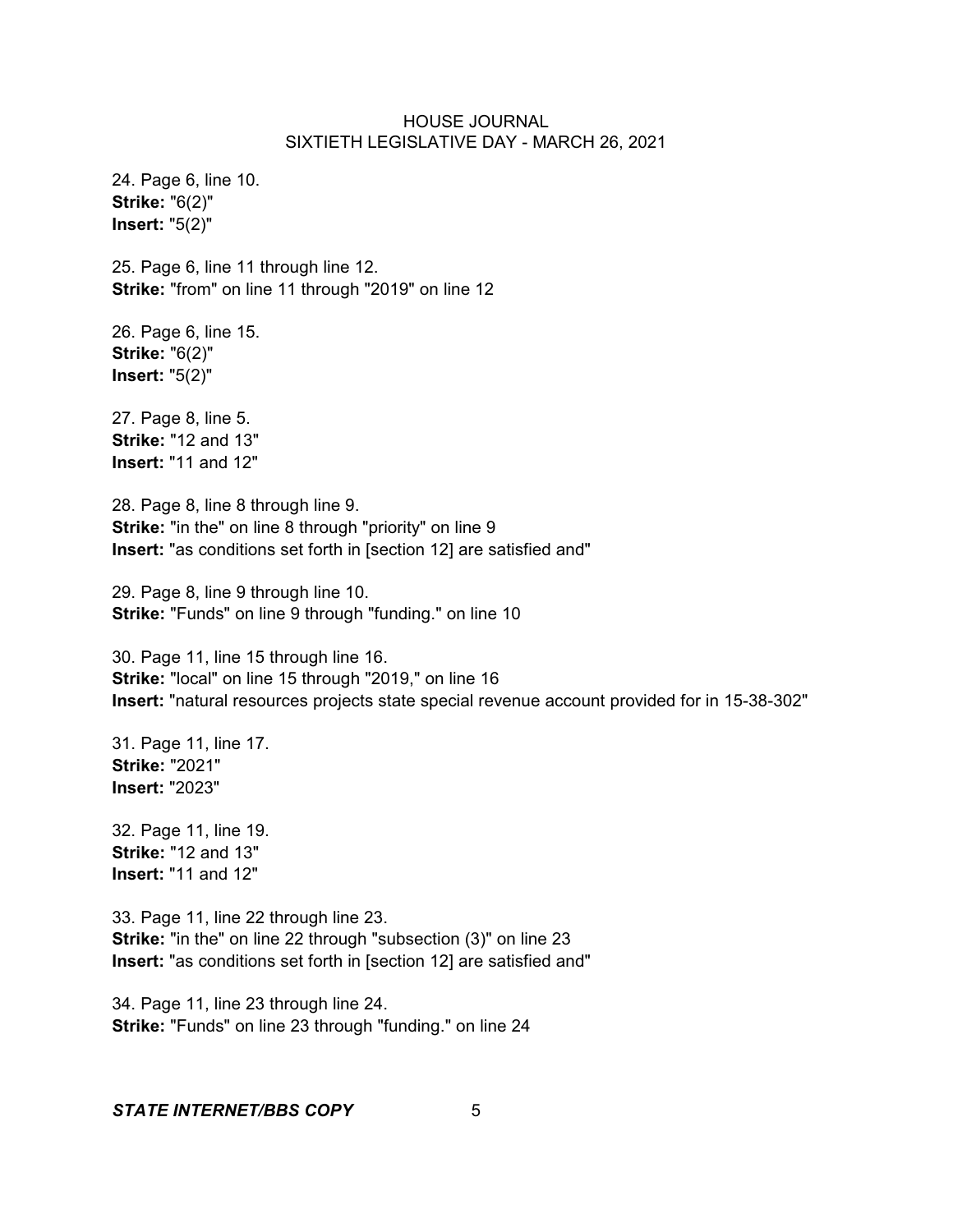35. Page 12, line 18. **Following:** "[section" **Strike:** "11" **Insert:** "12"

36. Page 12, line 22. **Strike:** "10 and 11" **Insert:** "9 and 10"

37. Page 13, line 3. **Strike:** "10 and 11" **Insert:** "9 and 10"

38. Page 13, line 11. **Following:** "[section" **Strike:** "11" **Insert:** "10"

39. Page 13, line 12. **Following:** "[section" **Strike:** "10" **Insert:** "9"

40. Page 13.

**Following:** line 18

**Insert:** "NEW SECTION. **Section 15. Transfer of funds**. (1) The state treasurer shall transfer \$58,600,000 from the general fund to the capital developments long-range building program account provided for in 17-7-209 by July 1, 2021.

(2) The state treasurer shall transfer \$2,099,322 from the general fund to the natural resources projects state special revenue account provided for in 15-38-302 by August 15, 2021." **Renumber:** subsequent sections

41. Page 13, line 19 through line 21. **Strike:** section 16 in its entirety

And, as amended, do pass. Report adopted.

**HB 522**, introduced bill, be amended as follows:

1. Title, line 9. **Following**: line 8 **Insert**: "CREATING A STATE SPECIAL REVENUE ACCOUNT;"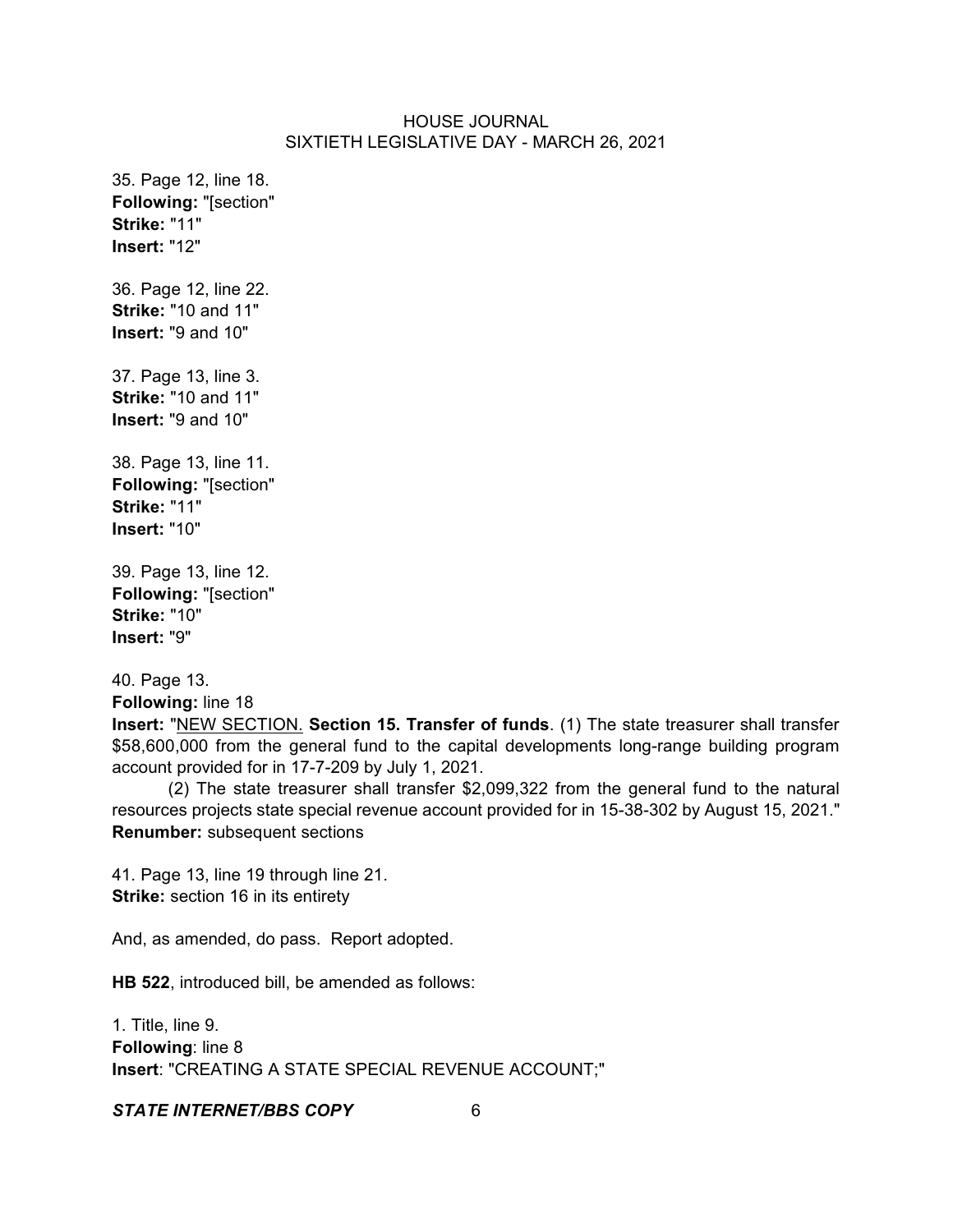**Following**: "DATE" **Insert**: "AND A TERMINATION DATE"

2. Page 2, line 11. **Following**: "seven" **Strike**: "voting"

3. Page 2, line 12 through line 13. **Strike**: "and" on line 12 through "legislature" on line 13

4. Page 2, line 14. **Following**: "(b) The" **Strike**: "voting"

5. Page 3, line 7 through line 11. **Strike:** subsections (c) through (iii) in their entirety

6. Page 3, line 12. **Following**: "its" **Strike**: "voting"

7. Page 4.

**Following**: line 10

**Insert**: "(5) The economic impact study in subsection (4)(b) will commence upon funding of the special revenue account outlined in [section 2]."

8. Page 4, line 11 through line 13. **Strike:** subsection (5) in its entirety

9. Page 4.

**Following**: line 15

**Insert**: "NEW SECTION. **Section 2. Military strategic and economic impact task force special revenue account.** (1) There is a military strategic and economic impact task force special revenue account to the credit of the department of commerce.

(2) The account consists of grants, gifts, and donations from public and private sources that are made to the department of commerce for the purpose of supporting the military strategic and economic impact task force provided for in [section 1].

(3) Money in the account must be used by the department of commerce to support the economic impact study carried out by the military strategic and economic impact task force.

(4) Money in the account that is unencumbered and unexpended at the end of the biennium must be transferred to the department of commerce. The department shall use the reverted money to provide administrative services to the military strategic and economic impact task force. "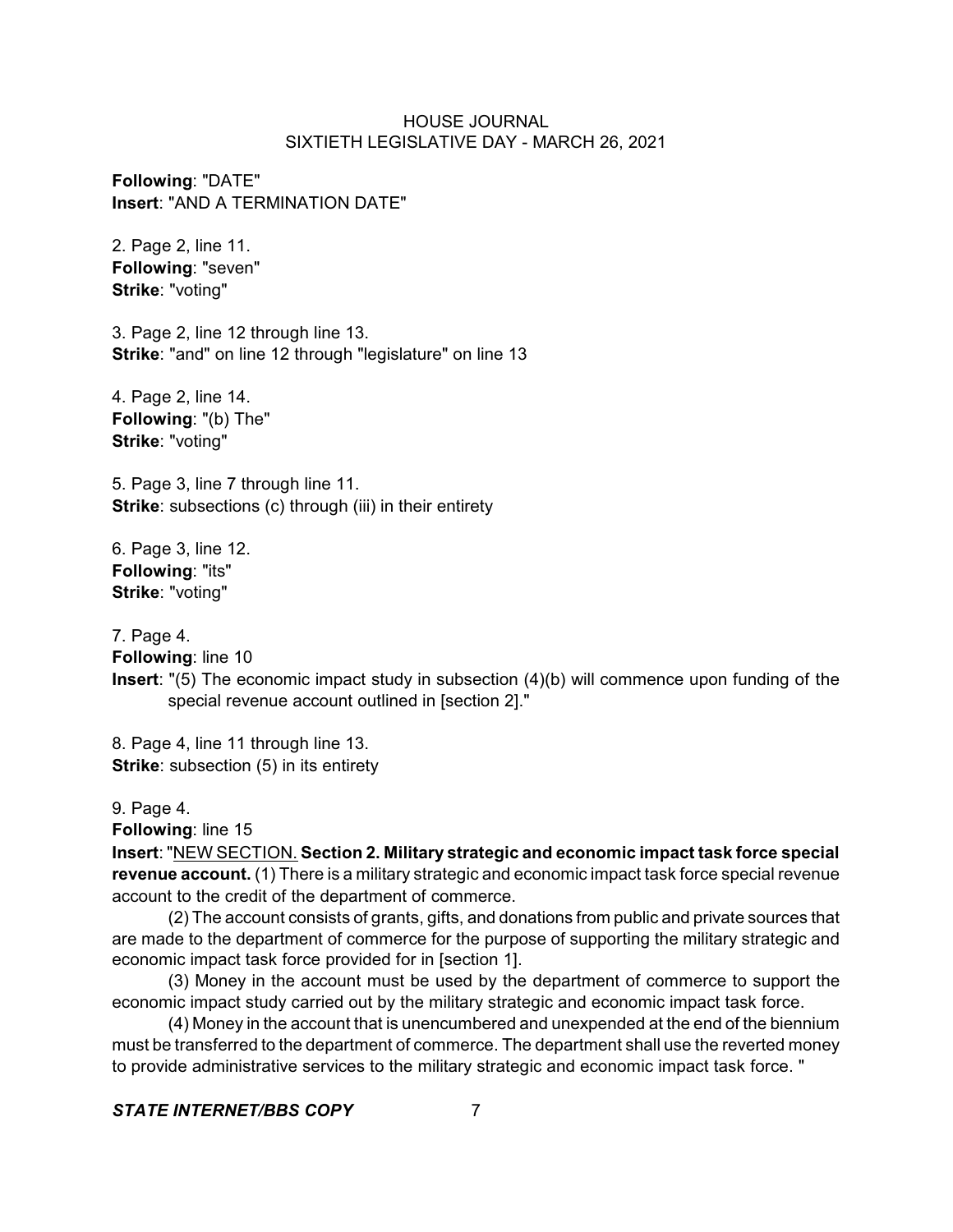**Renumber:** subsequent sections

10. Page 4, line 17. **Following**: "appropriated" **Insert**: "\$150,000"

11. Page 4, line 18.

**Strike**: ":"

**Insert**: "for each year of the biennium ending June 30, 2023, to establish and administer the military strategic and economic impact task force."

12. Page 4, line 19 through line 22. **Strike**: subsections (1) and (2) in their entirety

13. Page 4, line 24 through page 5, line 3. **Strike:** section 3 in its entirety **Renumber:** subsequent sections

14. Page 5, line 5. **Strike**: "[Section 1] is" **Insert**: "[Sections 1 and 2] are"

15. Page 5, line 6. **Strike**: "[section 1]" **Insert**: "[sections 1 and 2]"

16. Page 5. **Following**: line 9 **Insert**: "NEW SECTION. **Section 6. Termination**. [This act] terminates June 30, 2025."

And, as amended, do pass. Report adopted.

**HB 660**, do pass. Report adopted. **SB 72**, be concurred in. Report adopted. **SB 175**, be concurred in. Report adopted. **SJR 15**, be concurred in. Report adopted.

**BUSINESS AND LABOR** (Noland, Chair): 3/24/2021 **SB 363**, be amended as follows:

1. Page 1, line 26. **Strike**: "chapter"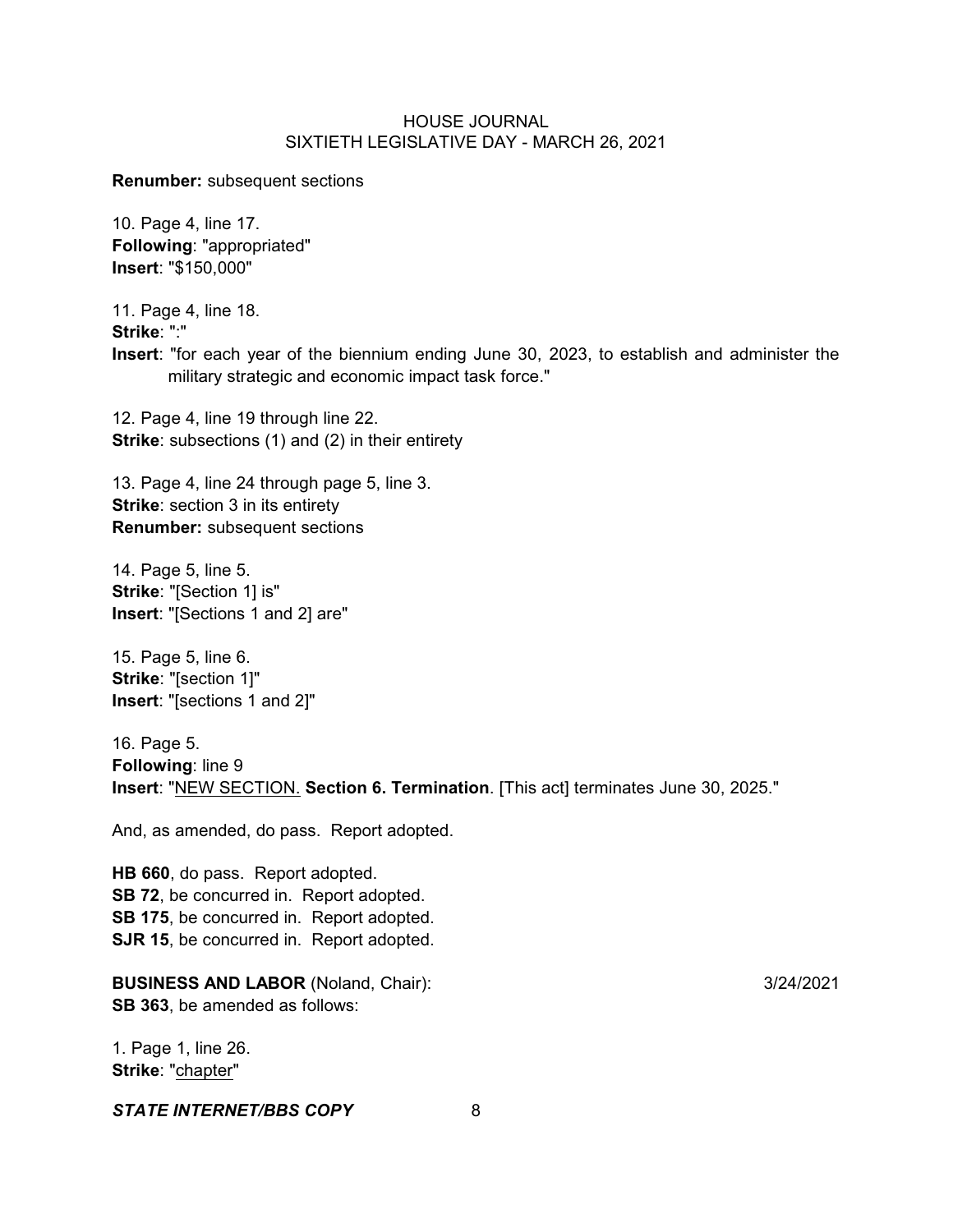**Insert**: "part"

2. Page 4, line 4. **Following**: "premiums" **Insert**: "," **Strike**: "and"

3. Page 4, line 4. **Following**: "rates" **Strike**: ","

4. Page 6, line 11. **Following**: "recommendation" **Insert**: "to the consumer in writing"

5. Page 7, line 23. **Strike**: "regulation" **Insert**: "part"

6. Page 7, line 23.

**Following**: "not"

**Insert**: "discuss risks specific to a consumer's individual securities holdings, does not provide advice regarding a consumer's specific securities or securities investment performance, does not compare a consumer's securities or securities investment performance with the annuity products being recommended, does not recommend the liquidation of specific securities or identify specific securities that could be used to fund the purchase of a recommended annuity product, does not recommend specific allocations between insurance and securities products, does not offer research, analysis, or recommendations to a consumer regarding specific securities, and does not"

7. Page 8, line 12. **Following**: "(A)" **Insert**: "from"

8. Page 8, line 24. **Following**: "percentages;" **Insert**: "and"

9. Page 8, line 27. **Strike**: "; and" **Insert**: "."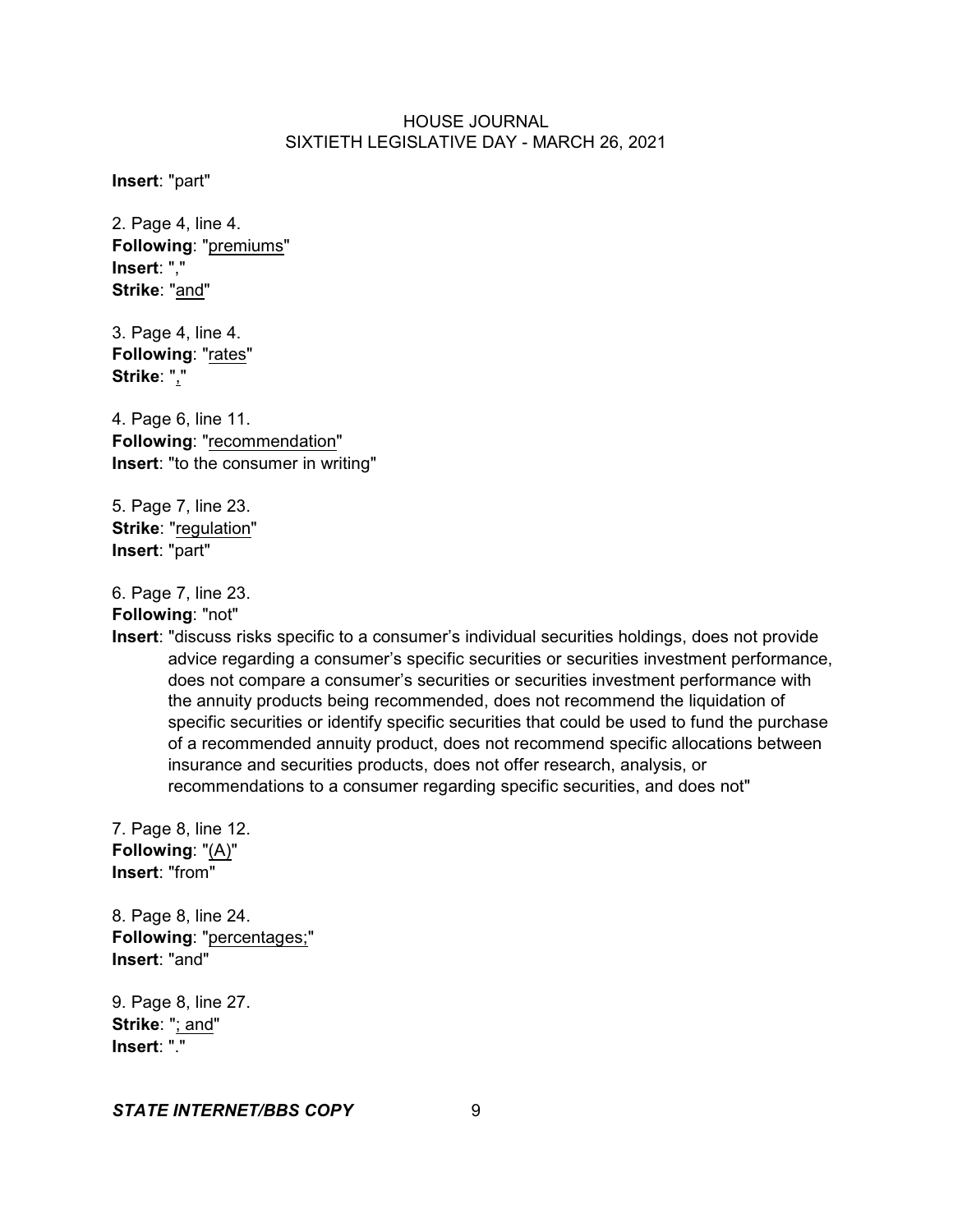10. Page 8, line 28. **Strike**: "(iii)" **Insert**: "(c)"

11. Page 8, line 28. **Strike**: "prior" **Insert**: "Prior"

12. Page 9, line 7. **Strike**: "(c)" **Insert**: "(d)" **Renumber:** subsequent subsections

13. Page 9, line 20. **Strike**: "(e)" **Insert**: "(5)"

14. Page 9, line 20. **Strike**: "subsection" **Insert**: "section"

15. Page 10, line 18. **Strike**: "(5)" **Insert**: "(6)" **Renumber:** subsequent subsections

16. Page 10, line 19. **Strike**: "(5)(b)" **Insert**: "(6)(b)"

17. Page 10, line 20. **Following**: "(1)" **Strike**: "(a)"

18. Page 10, line 28. **Strike**: "(5)" **Insert**: "(6)"

19. Page 11, line 11. **Strike**: "(1)" **Insert**: "(6)"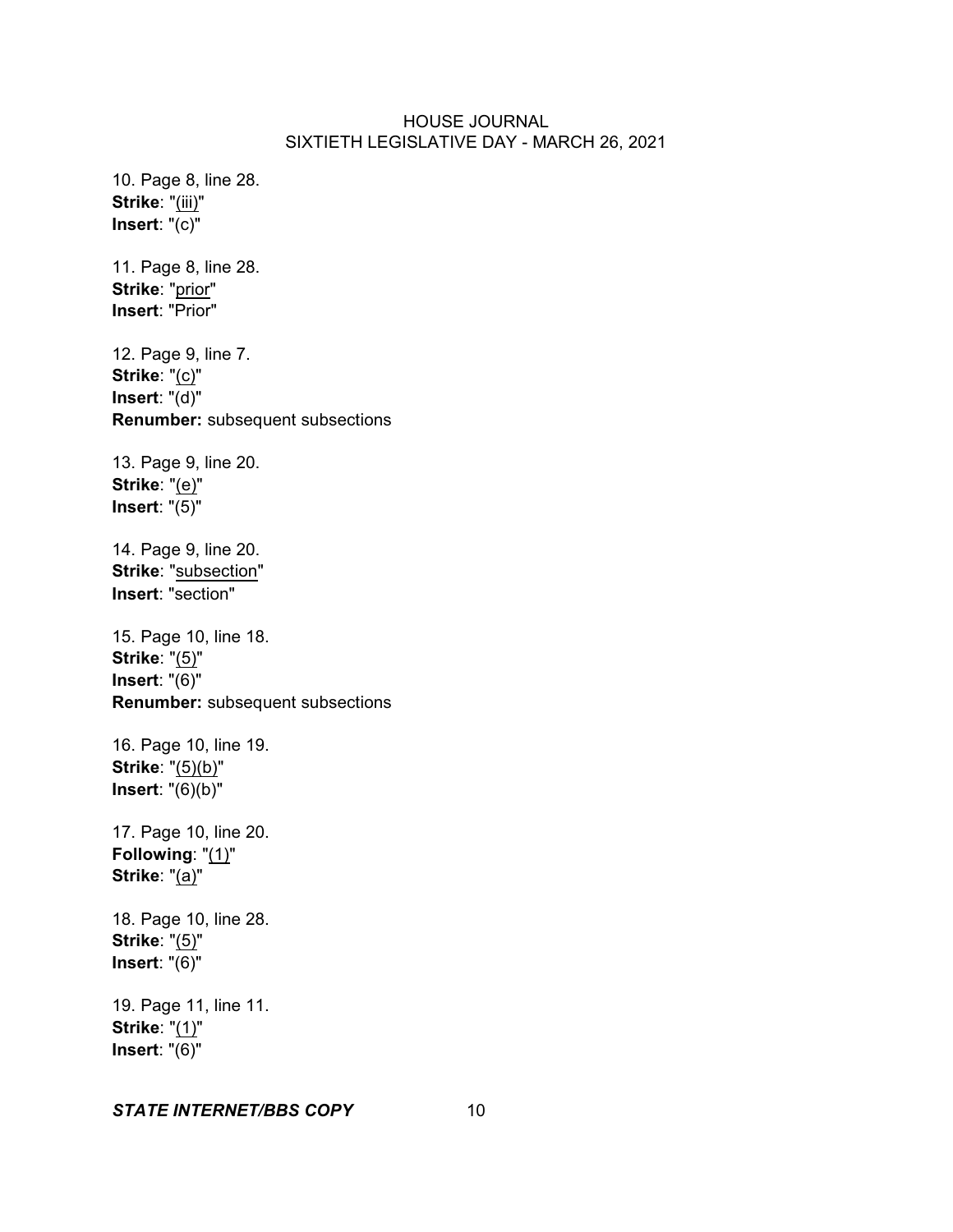20. Page 12, line 8. **Strike**: "(3)" **Insert**: "(4)" 21. Page 12, line 8. **Following**: "(3)," **Insert**: "(5), (6), (8)," 22. Page 12, line 8. **Strike**: "(4)" **Insert**: "(9)" 23. Page 12, line 22. **Strike**: "(6)" **Insert**: "(7)" 24. Page 13, line 1. **Strike**: "(6)" **Insert**: "(7)" 25. Page 13, line 3. **Strike**: "(6)" **Insert**: "(7)" 26. Page 13, line 6. **Strike**: "(6)(c)(ii)" **Insert**: "(7)(c)(ii)" 27. Page 13, line 7. **Strike**: "(6)" **Insert**: "(7)" 28. Page 13, line 12. **Following**: "does" **Strike**: "not" 29. Page 14, line 2. **Strike**: "(8)" **Insert**: "(9)"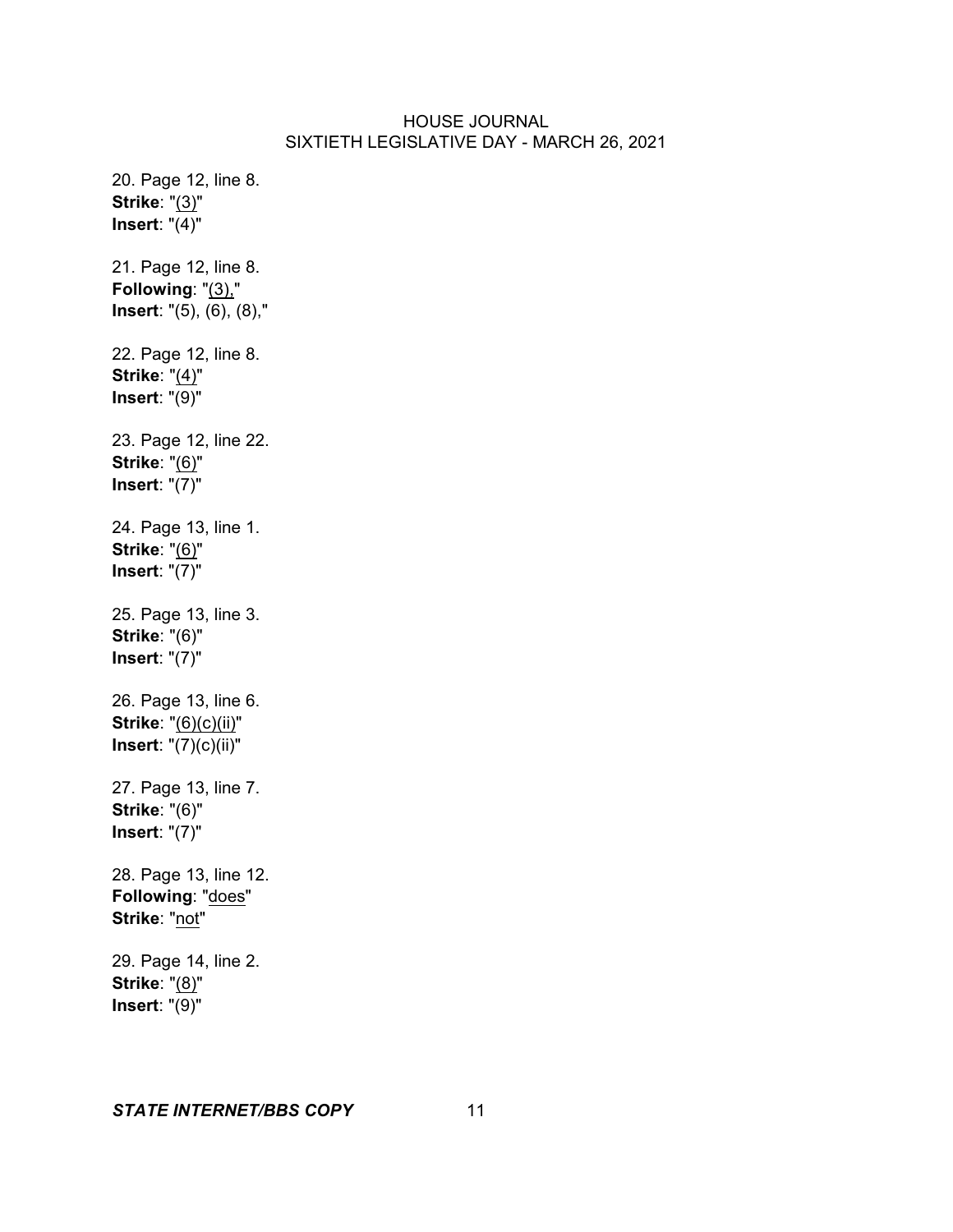30. Page 14, line 5. **Strike**: "(8)" **Insert**: "(9)" 31. Page 14, line 7. **Strike**: "(8)(a)" **Insert**: "(9)(a)" 32. Page 14, line 7. **Strike**: "(2)(a)" **Insert**: "(7)" 33. Page 14, line 10. **Strike**: "(8)(a)" **Insert**: "(9)(a)" 34. Page 14, line 11. **Strike**: "(8)(a)" **Insert**: "(9)(a)" 35. Page 14, line 16. **Strike**: "(8)(a)" **Insert**: "(9)(a)" 36. Page 15, line 27. **Strike**: "producers" **Insert**: "producer" 37. Page 16, line 2. **Following**: "part" **Insert**: "; and (c) appropriate penalties and sanctions" 38. Page 16, line 22. **Following**: "within" **Insert**: "6" And, as amended, be concurred in. Report adopted.

**FISH, WILDLIFE AND PARKS** (Fitzgerald, Chair): 3/24/2021 **SB 306**, be concurred in. Report adopted.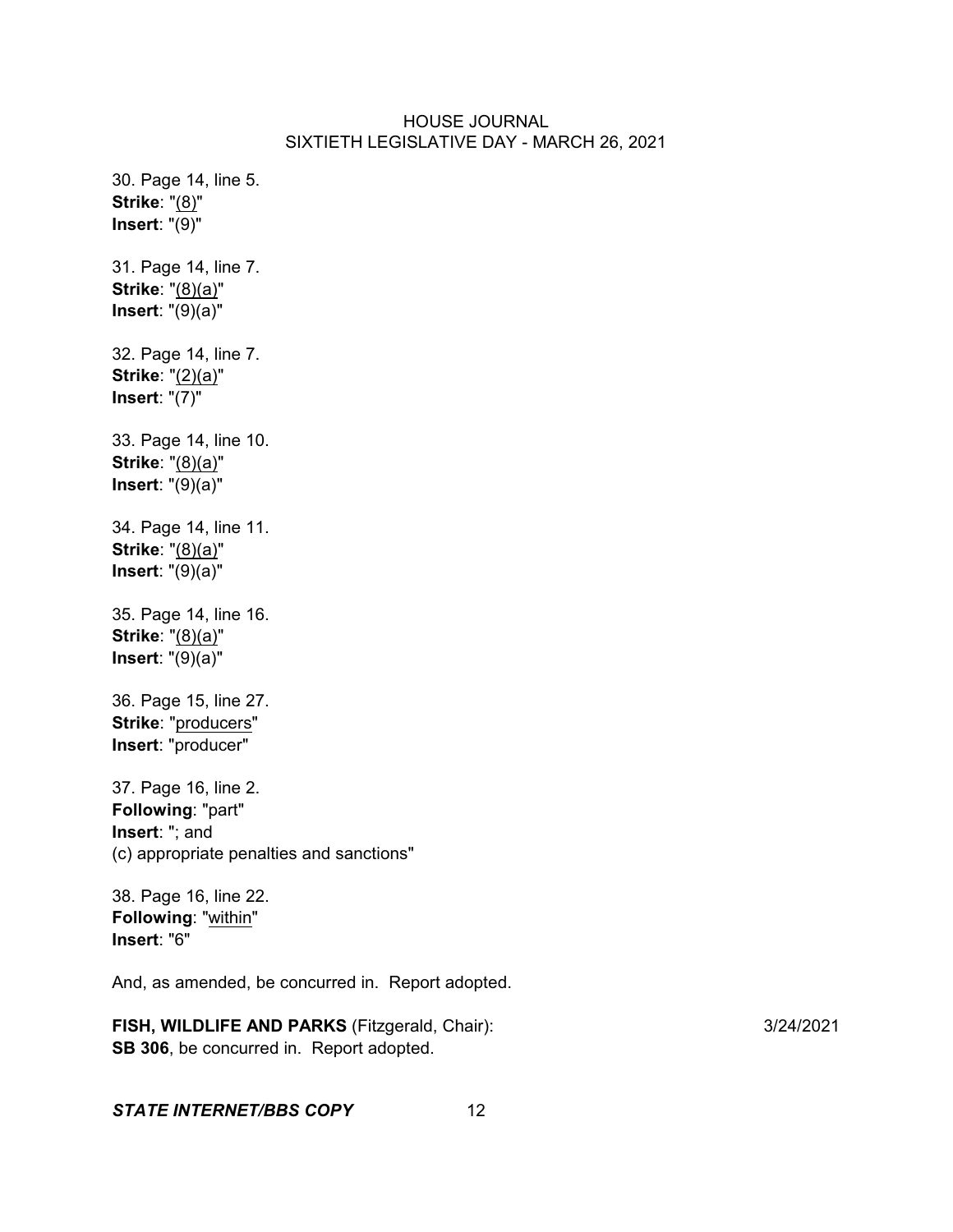| <b>LOCAL GOVERNMENT</b> (Custer, Chair):                                                               | 3/25/2021 |  |
|--------------------------------------------------------------------------------------------------------|-----------|--|
| SB 238, be concurred in. Report adopted.                                                               |           |  |
| SB 286, be concurred in. Report adopted.                                                               |           |  |
|                                                                                                        |           |  |
| <b>RULES</b> (Skees, Chair):                                                                           | 3/25/2021 |  |
| HR 5, be adopted. Report adopted.                                                                      |           |  |
| <b>MESSAGES FROM THE SENATE</b>                                                                        |           |  |
| House bills concurred in and returned to the House:                                                    | 3/24/2021 |  |
| HB 139, introduced by T. Welch                                                                         |           |  |
| HB 195, introduced by V. Ricci                                                                         |           |  |
| HB 226, introduced by K. Zolnikov                                                                      |           |  |
| HB 242, introduced by C. Hinkle                                                                        |           |  |
| HB 293, introduced by B. Mercer                                                                        |           |  |
| HB 306, introduced by M. Funk                                                                          |           |  |
| HB 310, introduced by A. Buckley                                                                       |           |  |
| HB 438, introduced by S. Galloway                                                                      |           |  |
| HB 446, introduced by R. Marshall                                                                      |           |  |
|                                                                                                        |           |  |
| House joint resolution concurred in and returned to the House:                                         | 3/24/2021 |  |
| HJR 10, introduced by D. Loge                                                                          |           |  |
| House bills concurred in as amended and returned to the House for concurrence in Senate<br>amendments: |           |  |
|                                                                                                        | 3/24/2021 |  |
| HB 176, introduced by S. Greef                                                                         |           |  |
| HB 223, introduced by B. Mercer                                                                        |           |  |
| HB 349, introduced by M. Hopkins                                                                       |           |  |
| HB 379, introduced by S. Vinton                                                                        |           |  |
| Senate bill passed and transmitted to the House for concurrence:                                       | 3/24/2021 |  |
| SB 326, introduced by M. Lang                                                                          |           |  |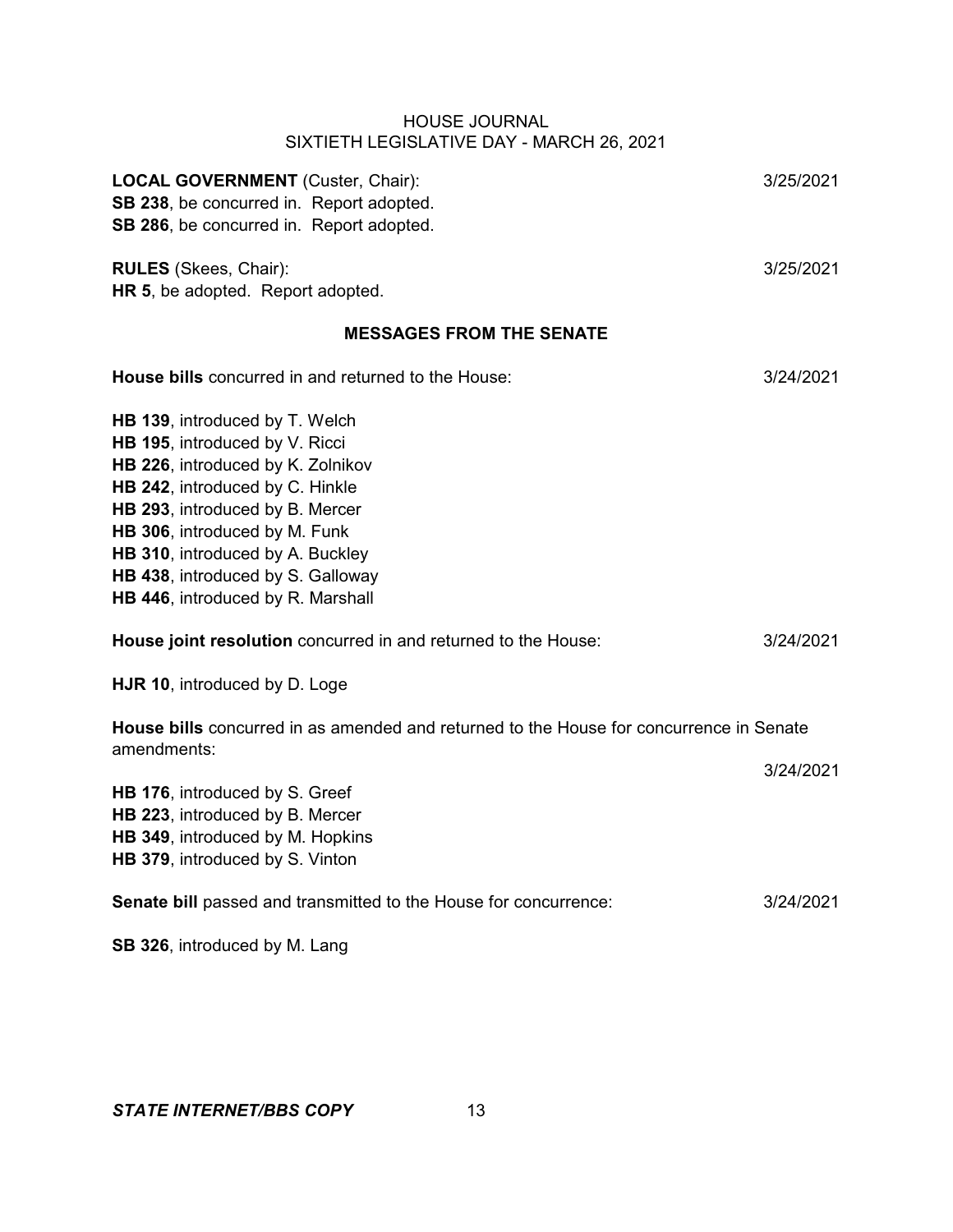# **FIRST READING AND COMMITMENT OF BILLS**

The following House bills were introduced, read first time, and referred to committees:

**HB 691**, introduced by D. Lenz, referred to Human Services. **HB 692**, introduced by K. Holmlund, L. Jones, referred to Appropriations. **HB 693**, introduced by B. Mercer, J. Fuller, F. Nave, J. Patelis, referred to Appropriations.

The following Senate bill was introduced, read first time, and referred to committee:

**SB 326**, introduced by M. Lang, D. Ankney, R. Tempel, J. Welborn, referred to Taxation.

# **THIRD READING OF BILLS**

The following bills having been read three several times, title and history agreed to, were disposed of in the following manner:

**HB 367** - Majority Leader Vinton moved consideration of **HB 367** be passed for the day. Without objection, so ordered.

**HB 624** passed as follows:

Yeas: Abbott, Anderson, Beard, Bedey, Berglee, Bertoglio, Bishop, Brewster, Buckley, Buttrey, Caferro, Carlson, Curdy, Custer, Dooling, Dunwell, Duram, Farris-Olsen, Fern, Fitzgerald, France, Frazer, Funk, Garner, Gist, Greef, Hamilton, Harvey, Hawk, Hayman, Hinkle J, Holmlund, Hopkins, Jones, Karjala, Kassmier, Keane, Keogh, Kerr-Carpenter, Knudsen C, Kortum, Ler, Loge, Marler, McKamey, Novak, Olsen, Patelis, Putnam, Read, Reksten, Running Wolf, Smith, Stafman, Stromswold, Sullivan, Tenenbaum, Thane, Walsh, Weatherwax, Welch, Whiteman Pena, Whitman, Windy Boy, Zolnikov, Mr. Speaker. Total 66

Nays: Bartel, Binkley, Fielder, Fuller, Galloway, Gillette, Gunderson, Hinkle C, Kelker, Kerns, Knudsen R, Lenz, Malone, Marshall, Mercer, Mitchell, Moore, Nave, Phalen, Regier A, Regier M, Ricci, Schillinger, Seekins-Crowe, Sheldon-Galloway, Skees, Trebas, Tschida, Usher, Vinton. Total 30

Voted absentee: None.

Excused: Fleming, Stewart Peregoy. Total 2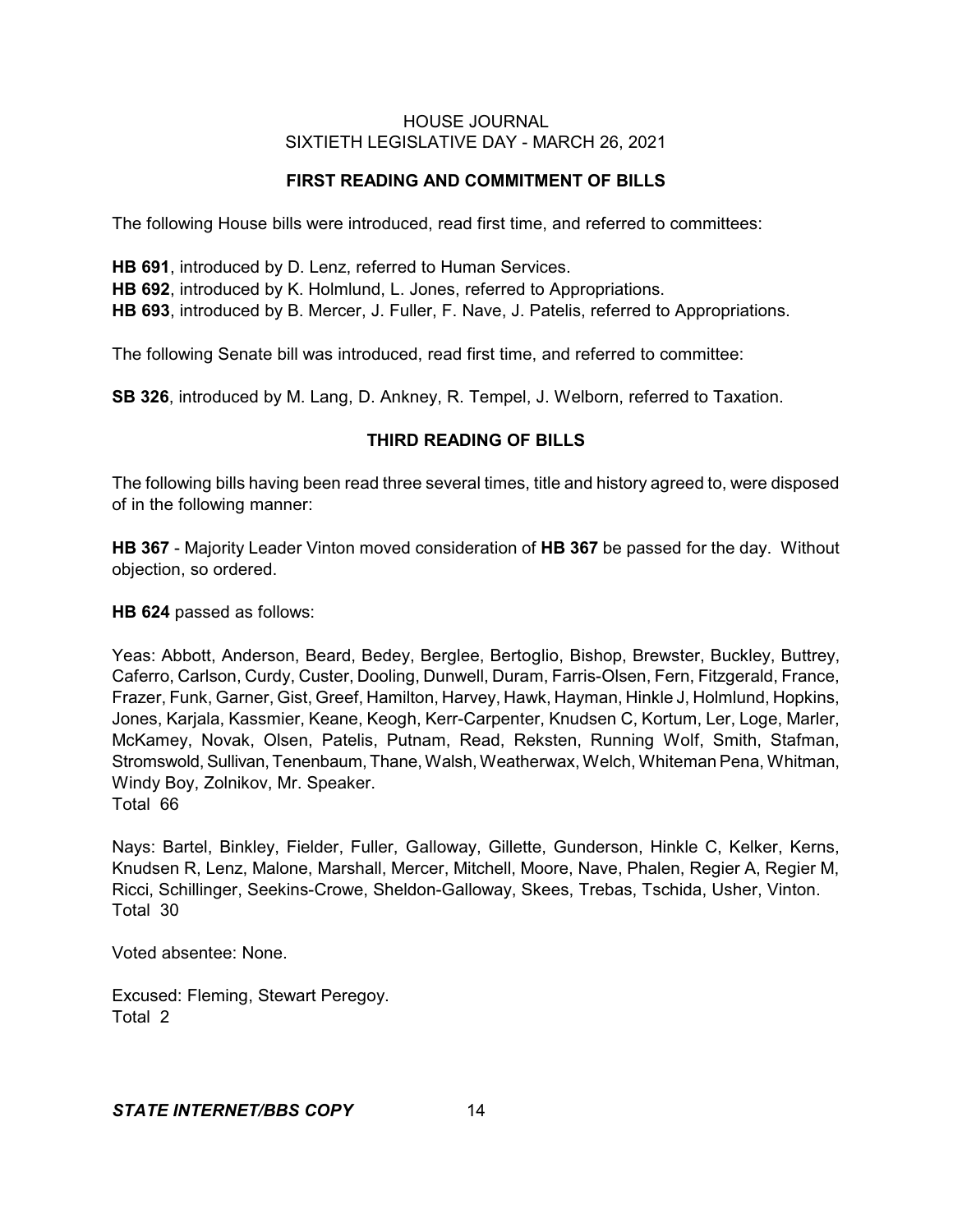Absent or not voting: Hill, Noland. Total 2

**SB 169** concurred in as follows:

Yeas: Anderson, Bartel, Beard, Bedey, Berglee, Bertoglio, Binkley, Brewster, Buttrey, Carlson, Dooling, Duram, Fielder, Fitzgerald, Frazer, Fuller, Galloway, Garner, Gillette, Gist, Greef, Gunderson, Hill, Hinkle C, Hinkle J, Holmlund, Hopkins, Jones, Kassmier, Kerns, Knudsen C, Knudsen R, Lenz, Ler, Loge, Malone, Marshall, McKamey, Mercer, Mitchell, Moore, Nave, Noland, Patelis, Phalen, Putnam, Read, Regier A, Regier M, Reksten, Ricci, Schillinger, Seekins-Crowe, Sheldon-Galloway, Skees, Stromswold, Trebas, Tschida, Usher, Vinton, Walsh, Welch, Whitman, Zolnikov, Mr. Speaker. Total 65

Nays: Abbott, Bishop, Buckley, Caferro, Curdy, Custer, Dunwell, Farris-Olsen, Fern, France, Funk, Hamilton, Harvey, Hawk, Hayman, Karjala, Keane, Kelker, Keogh, Kerr-Carpenter, Kortum, Marler, Novak, Olsen, Running Wolf, Smith, Stafman, Sullivan, Tenenbaum, Thane, Weatherwax, Whiteman Pena, Windy Boy. Total 33

Voted absentee: None.

Excused: Fleming, Stewart Peregoy. Total 2

Absent or not voting: None. Total 0

**SB 196** concurred in as follows:

Yeas: Anderson, Bartel, Beard, Bedey, Berglee, Bertoglio, Binkley, Brewster, Buttrey, Carlson, Custer, Dooling, Duram, Fielder, Fitzgerald, Frazer, Fuller, Galloway, Garner, Gillette, Gist, Greef, Gunderson, Hill, Hinkle C, Hinkle J, Holmlund, Hopkins, Jones, Kassmier, Kerns, Kerr-Carpenter, Knudsen C, Knudsen R, Lenz, Ler, Loge, Malone, Marshall, McKamey, Mercer, Mitchell, Moore, Nave, Noland, Patelis, Phalen, Putnam, Read, Regier A, Regier M, Reksten, Ricci, Schillinger, Seekins-Crowe, Sheldon-Galloway, Skees, Stromswold, Trebas, Tschida, Usher, Vinton, Walsh, Welch, Whitman, Zolnikov, Mr. Speaker. Total 67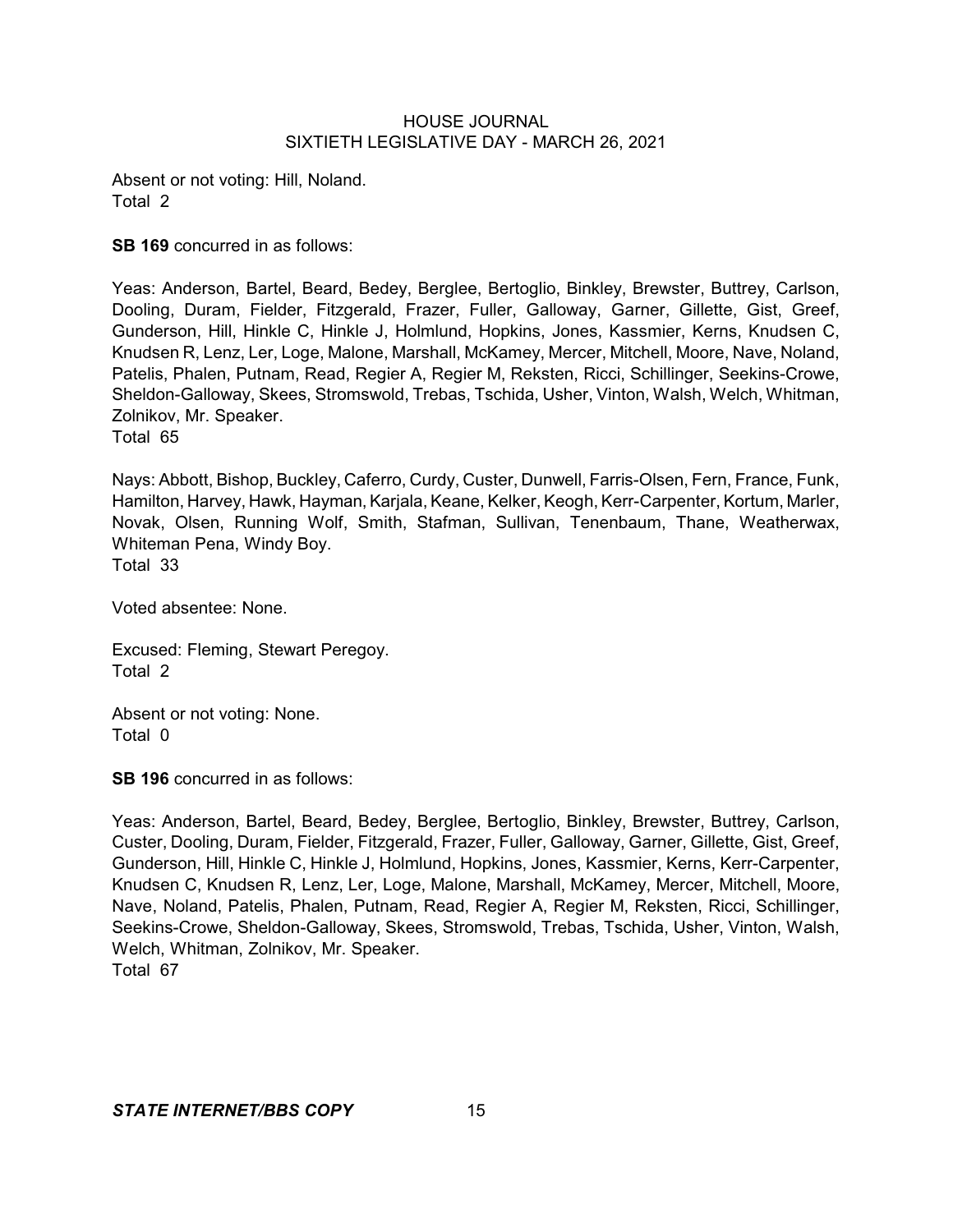Nays: Abbott, Bishop, Buckley, Caferro, Curdy, Dunwell, Farris-Olsen, Fern, France, Funk, Hamilton, Harvey, Hawk, Hayman, Karjala, Keane, Kelker, Keogh, Kortum, Marler, Novak, Olsen, Running Wolf, Smith, Stafman, Sullivan, Tenenbaum, Thane, Weatherwax, Whiteman Pena, Windy Boy.

Total 31

Voted absentee: None.

Excused: Fleming, Stewart Peregoy. Total 2

Absent or not voting: None. Total 0

**SB 211** concurred in as follows:

Yeas: Anderson, Bartel, Beard, Bedey, Berglee, Bertoglio, Binkley, Brewster, Buttrey, Carlson, Custer, Dooling, Duram, Fielder, Fitzgerald, Frazer, Fuller, Galloway, Garner, Gillette, Gist, Greef, Gunderson, Hill, Hinkle C, Hinkle J, Holmlund, Hopkins, Jones, Kassmier, Kerns, Knudsen C, Knudsen R, Lenz, Ler, Loge, Malone, Marshall, McKamey, Mercer, Mitchell, Moore, Nave, Noland, Patelis, Phalen, Putnam, Read, Regier A, Regier M, Reksten, Ricci, Schillinger, Seekins-Crowe, Sheldon-Galloway, Skees, Stromswold, Trebas, Tschida, Usher, Vinton, Walsh, Welch, Whitman, Zolnikov, Mr. Speaker. Total 66

Nays: Abbott, Bishop, Buckley, Caferro, Curdy, Dunwell, Farris-Olsen, Fern, France, Funk, Hamilton, Harvey, Hawk, Hayman, Karjala, Keane, Kelker, Keogh, Kerr-Carpenter, Kortum, Marler, Novak, Olsen, Running Wolf, Smith, Stafman, Sullivan, Tenenbaum, Thane, Weatherwax, Whiteman Pena, Windy Boy. Total 32

Voted absentee: None.

Excused: Fleming, Stewart Peregoy. Total 2

Absent or not voting: None. Total 0

**SB 240** concurred in as follows:

Yeas: Anderson, Bartel, Beard, Bedey, Berglee, Bertoglio, Binkley, Brewster, Buttrey, Carlson,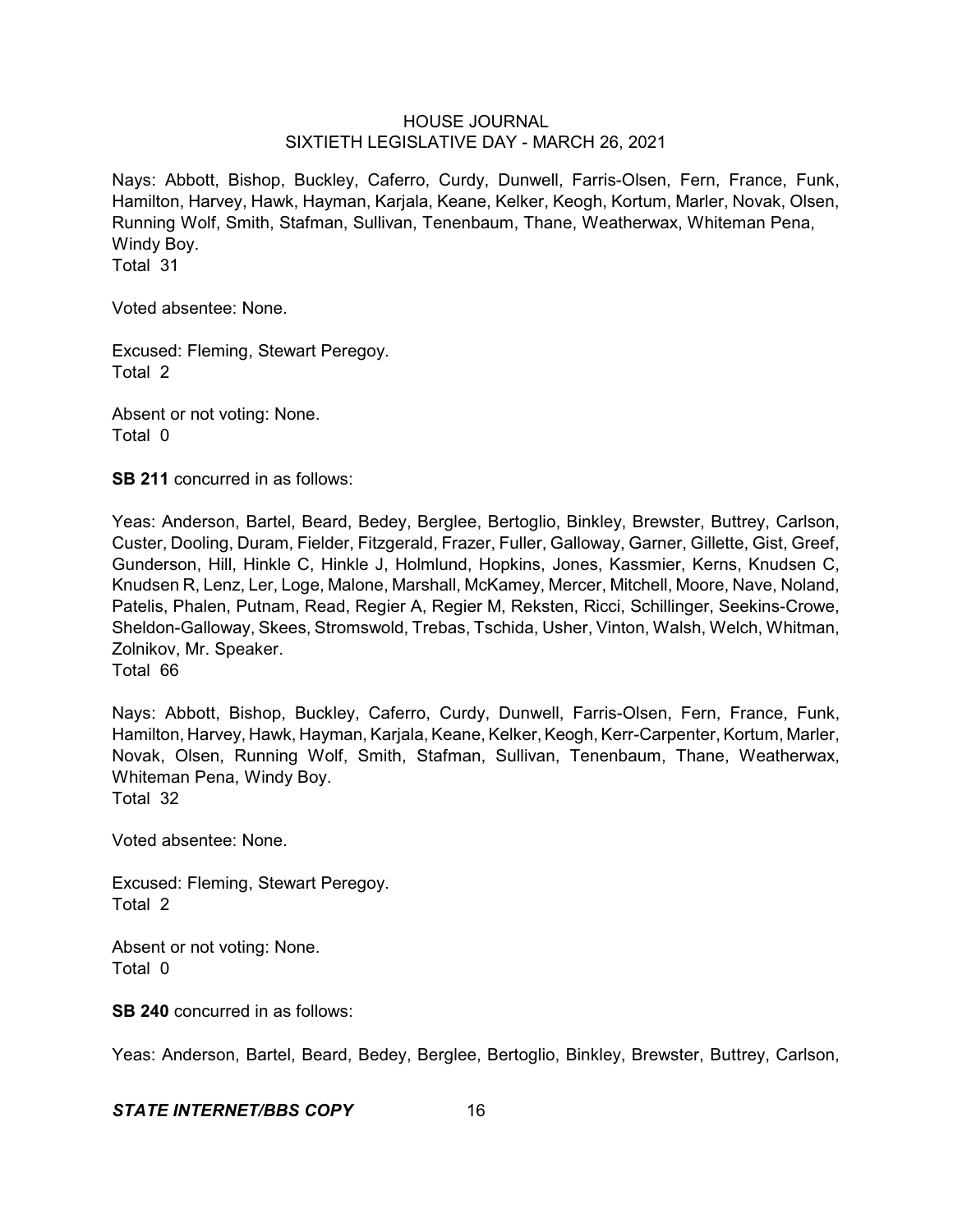Custer, Dooling, Duram, Fielder, Fitzgerald, Frazer, Fuller, Galloway, Garner, Gillette, Gist, Greef, Gunderson, Hill, Hinkle C, Hinkle J, Holmlund, Hopkins, Jones, Kassmier, Kerns, Knudsen C, Knudsen R, Lenz, Ler, Loge, Malone, Marshall, McKamey, Mercer, Mitchell, Moore, Nave, Noland, Patelis, Phalen, Putnam, Read, Regier A, Regier M, Reksten, Ricci, Schillinger, Seekins-Crowe, Sheldon-Galloway, Stromswold, Trebas, Tschida, Usher, Vinton, Walsh, Welch, Whitman, Zolnikov, Mr. Speaker.

Total 65

Nays: Abbott, Bishop, Buckley, Caferro, Curdy, Dunwell, Farris-Olsen, Fern, France, Funk, Hamilton, Harvey, Hawk, Hayman, Karjala, Keane, Kelker, Keogh, Kerr-Carpenter, Kortum, Marler, Novak, Olsen, Running Wolf, Skees, Smith, Stafman, Sullivan, Tenenbaum, Thane, Weatherwax, Whiteman Pena, Windy Boy.

Total 33

Voted absentee: None.

Excused: Fleming, Stewart Peregoy. Total 2

Absent or not voting: None. Total 0

**SB 267** concurred in as follows:

Yeas: Anderson, Bartel, Beard, Bedey, Berglee, Bertoglio, Binkley, Brewster, Buttrey, Dooling, Duram, Fielder, Fitzgerald, Frazer, Fuller, Galloway, Garner, Gillette, Gist, Gunderson, Hill, Hinkle C, Hinkle J, Holmlund, Hopkins, Jones, Kassmier, Kerns, Knudsen C, Knudsen R, Lenz, Ler, Loge, Malone, Marshall, McKamey, Mercer, Mitchell, Moore, Noland, Patelis, Phalen, Read, Regier A, Regier M, Reksten, Ricci, Schillinger, Seekins-Crowe, Sheldon-Galloway, Skees, Stromswold, Trebas, Tschida, Usher, Vinton, Welch, Whitman, Zolnikov, Mr. Speaker. Total 60

Nays: Abbott, Bishop, Buckley, Caferro, Curdy, Custer, Dunwell, Farris-Olsen, Fern, France, Funk, Greef, Hamilton, Harvey, Hawk, Hayman, Karjala, Keane, Kelker, Keogh, Kerr-Carpenter, Kortum, Marler, Nave, Novak, Olsen, Putnam, Running Wolf, Smith, Stafman, Sullivan, Tenenbaum, Thane, Walsh, Weatherwax, Whiteman Pena, Windy Boy. Total 37

Voted absentee: None.

Excused: Fleming, Stewart Peregoy. Total 2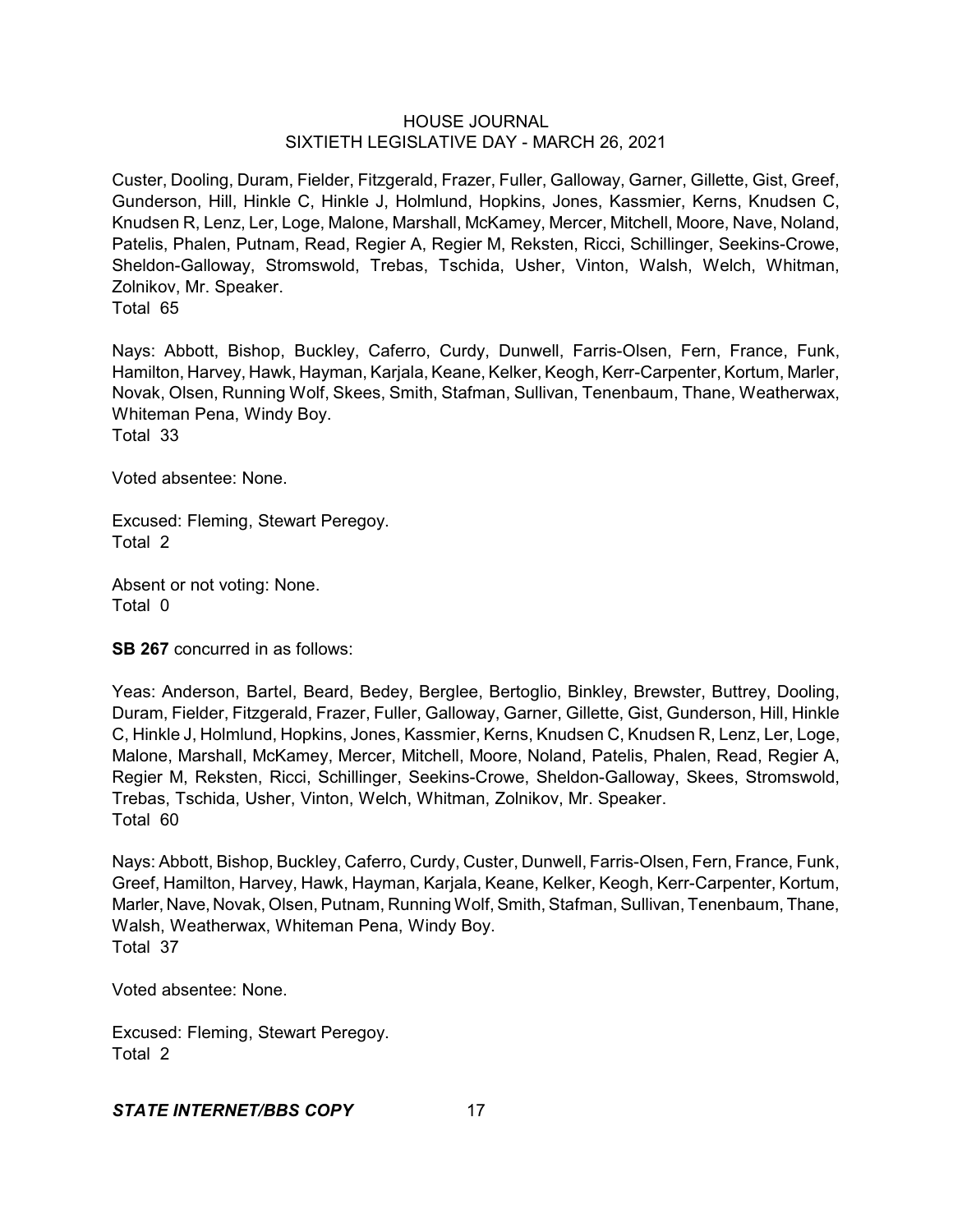Absent or not voting: Carlson. Total 1

**SB 309** concurred in as follows:

Yeas: Abbott, Anderson, Bartel, Beard, Bedey, Berglee, Bertoglio, Bishop, Brewster, Buckley, Buttrey, Caferro, Carlson, Curdy, Custer, Dooling, Dunwell, Duram, Farris-Olsen, Fern, Fielder, Fitzgerald, France, Frazer, Fuller, Funk, Garner, Gillette, Gist, Greef, Gunderson, Hamilton, Harvey, Hawk, Hayman, Hill, Hinkle C, Hinkle J, Holmlund, Hopkins, Jones, Karjala, Kassmier, Keane, Kelker, Keogh, Kerns, Kerr-Carpenter, Knudsen C, Knudsen R, Kortum, Ler, Loge, Malone, Marler, Marshall, McKamey, Mercer, Mitchell, Moore, Nave, Noland, Novak, Olsen, Patelis, Phalen, Putnam, Regier A, Reksten, Ricci, Running Wolf, Seekins-Crowe, Smith, Stafman, Stromswold, Sullivan, Tenenbaum, Trebas, Usher, Vinton, Walsh, Weatherwax, Welch, Whitman, Mr. Speaker. Total 85

Nays: Binkley, Galloway, Lenz, Read, Regier M, Schillinger, Sheldon-Galloway, Skees, Thane, Tschida, Whiteman Pena, Windy Boy, Zolnikov. Total 13

Voted absentee: None.

Excused: Fleming, Stewart Peregoy. Total 2

Absent or not voting: None. Total 0

# **SECOND READING OF BILLS (COMMITTEE OF THE WHOLE)**

Majority Leader Vinton moved the House resolve itself into a Committee of the Whole for consideration of business on second reading. Motion carried. Representative M. Regier in the chair.

Mr. Speaker: We, your Committee of the Whole, having had under consideration business on second reading, recommend as follows:

**HB 613** - Majority Leader Vinton moved consideration of **HB 613** be passed for the day. Without objection, so ordered.

**SB 184** - Majority Leader Vinton moved consideration of **SB 184** be passed for the day. Without objection, so ordered.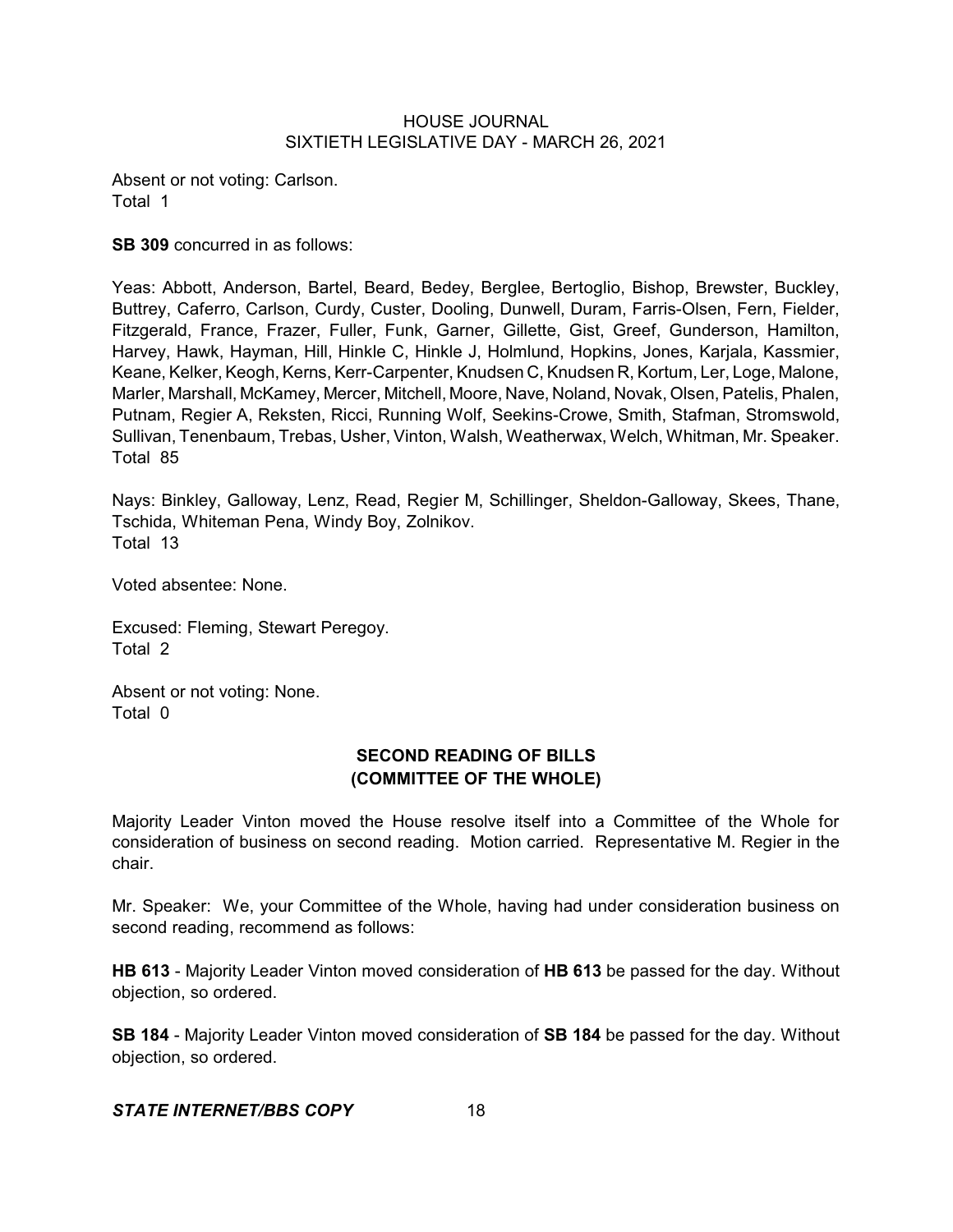**HB 5** - Representative Hopkins moved **HB 5** do pass.

**HB 5** - Representative Hopkins moved **HB 5**, second reading copy, be amended as follows:

| 1. Page 13.                                        |         |
|----------------------------------------------------|---------|
| <b>Following: line 8</b>                           |         |
| <b>Insert: "Canyon Ferry Fish Cleaning Station</b> |         |
| 500,000                                            | 500,00  |
| <b>Tiber Reservoir Fish Cleaning Station</b>       |         |
| 500,000                                            | 500,000 |
| Smith River Eden Site Improvement                  |         |
| 600,000                                            | 600,000 |

Amendment **not** adopted as follows:

Yeas: Anderson, Beard, Bedey, Bertoglio, Brewster, Buttrey, Caferro, Custer, Dooling, Fitzgerald, Frazer, Funk, Garner, Greef, Gunderson, Harvey, Hawk, Hayman, Holmlund, Hopkins, Jones, Karjala, Kassmier, Keane, Kelker, Kerr-Carpenter, Knudsen C, Loge, Malone, Marler, McKamey, Novak, Olsen, Putnam, Read, Reksten, Smith, Sullivan, Walsh, Weatherwax, Welch, Whitman, Windy Boy, Mr. Speaker. Total 44

Nays: Abbott, Bartel, Berglee, Binkley, Bishop, Buckley, Carlson, Curdy, Dunwell, Duram, Farris-Olsen, Fern, Fielder, Fleming, France, Fuller, Galloway, Gillette, Gist, Hamilton, Hill, Hinkle C, Hinkle J, Keogh, Kerns, Knudsen R, Kortum, Lenz, Ler, Marshall, Mercer, Mitchell, Moore, Nave, Noland, Patelis, Phalen, Regier A, Regier M, Ricci, Running Wolf, Schillinger, Seekins-Crowe, Sheldon-Galloway, Skees, Stafman, Stewart Peregoy, Stromswold, Tenenbaum, Thane, Trebas, Tschida, Usher, Vinton, Whiteman Pena, Zolnikov. Total 56

Voted absentee: Fleming, Stewart Peregoy, No.

Excused: Fleming, Stewart Peregoy. Total 2

Absent or not voting: None. Total 0

**HB 5** - Representative Hopkins moved **HB 5** do pass. Motion carried as follows:

Yeas: Abbott, Anderson, Bartel, Beard, Bedey, Berglee, Bertoglio, Binkley, Bishop, Brewster, Buckley, Buttrey, Caferro, Carlson, Curdy, Custer, Dooling, Dunwell, Duram, Farris-Olsen, Fern,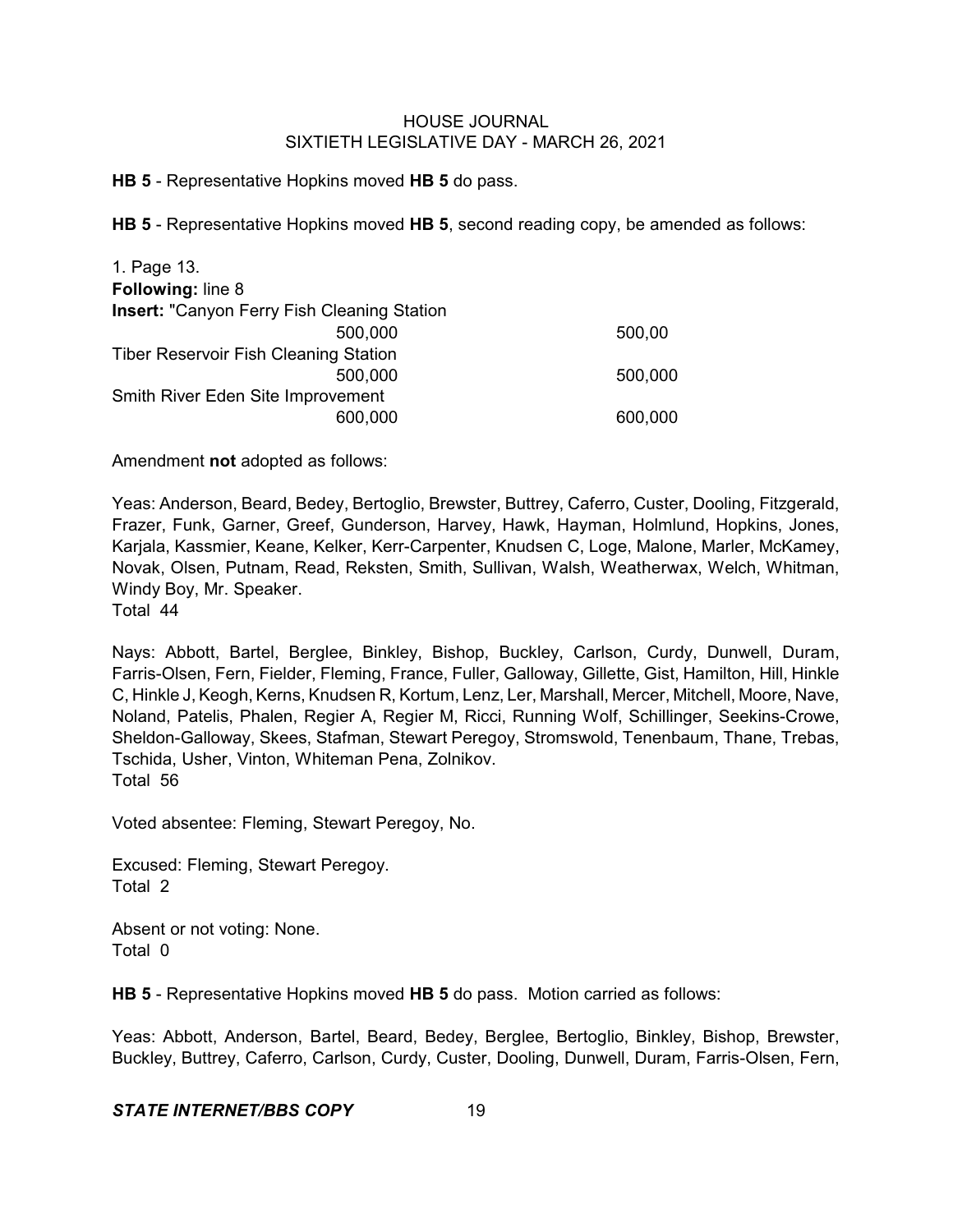Fielder, Fitzgerald, Fleming, France, Frazer, Fuller, Funk, Galloway, Garner, Gillette, Gist, Greef, Gunderson, Hamilton, Harvey, Hawk, Hayman, Hill, Hinkle C, Hinkle J, Holmlund, Hopkins, Jones, Karjala, Kassmier, Keane, Kelker, Keogh, Kerns, Kerr-Carpenter, Knudsen C, Knudsen R, Kortum, Lenz, Ler, Loge, Malone, Marler, Marshall, McKamey, Mercer, Mitchell, Moore, Nave, Noland, Novak, Olsen, Patelis, Phalen, Putnam, Read, Regier A, Regier M, Reksten, Ricci, Running Wolf, Schillinger, Seekins-Crowe, Sheldon-Galloway, Skees, Smith, Stafman, Stewart Peregoy, Stromswold, Sullivan, Tenenbaum, Thane, Trebas, Tschida, Usher, Vinton, Walsh, Weatherwax, Welch, Whiteman Pena, Whitman, Windy Boy, Zolnikov, Mr. Speaker. Total 100

Nays: None. Total 0

Voted absentee: Fleming, Stewart Peregoy, Aye.

Excused: Fleming, Stewart Peregoy. Total 2

Absent or not voting: None. Total 0

**HB 6** - Representative Hopkins moved **HB 6** do pass. Motion carried as follows:

Yeas: Abbott, Anderson, Bartel, Bedey, Berglee, Bertoglio, Binkley, Bishop, Brewster, Buckley, Buttrey, Caferro, Carlson, Curdy, Custer, Dooling, Dunwell, Duram, Farris-Olsen, Fern, Fielder, Fitzgerald, Fleming, France, Frazer, Fuller, Funk, Galloway, Garner, Gillette, Gist, Greef, Gunderson, Hamilton, Harvey, Hawk, Hayman, Hill, Hinkle C, Hinkle J, Holmlund, Hopkins, Jones, Karjala, Kassmier, Keane, Kelker, Keogh, Kerns, Kerr-Carpenter, Knudsen C, Knudsen R, Kortum, Lenz, Ler, Loge, Malone, Marler, Marshall, McKamey, Mercer, Mitchell, Moore, Nave, Noland, Novak, Olsen, Patelis, Phalen, Putnam, Read, Regier A, Regier M, Reksten, Ricci, Running Wolf, Schillinger, Seekins-Crowe, Sheldon-Galloway, Skees, Smith, Stafman, Stewart Peregoy, Stromswold, Sullivan, Tenenbaum, Thane, Trebas, Tschida, Usher, Vinton, Walsh, Weatherwax, Welch, Whiteman Pena, Whitman, Windy Boy, Zolnikov, Mr. Speaker. Total 99

Nays: Beard. Total 1

Voted absentee: Fleming, Stewart Peregoy, Aye.

Excused: Fleming, Stewart Peregoy. Total 2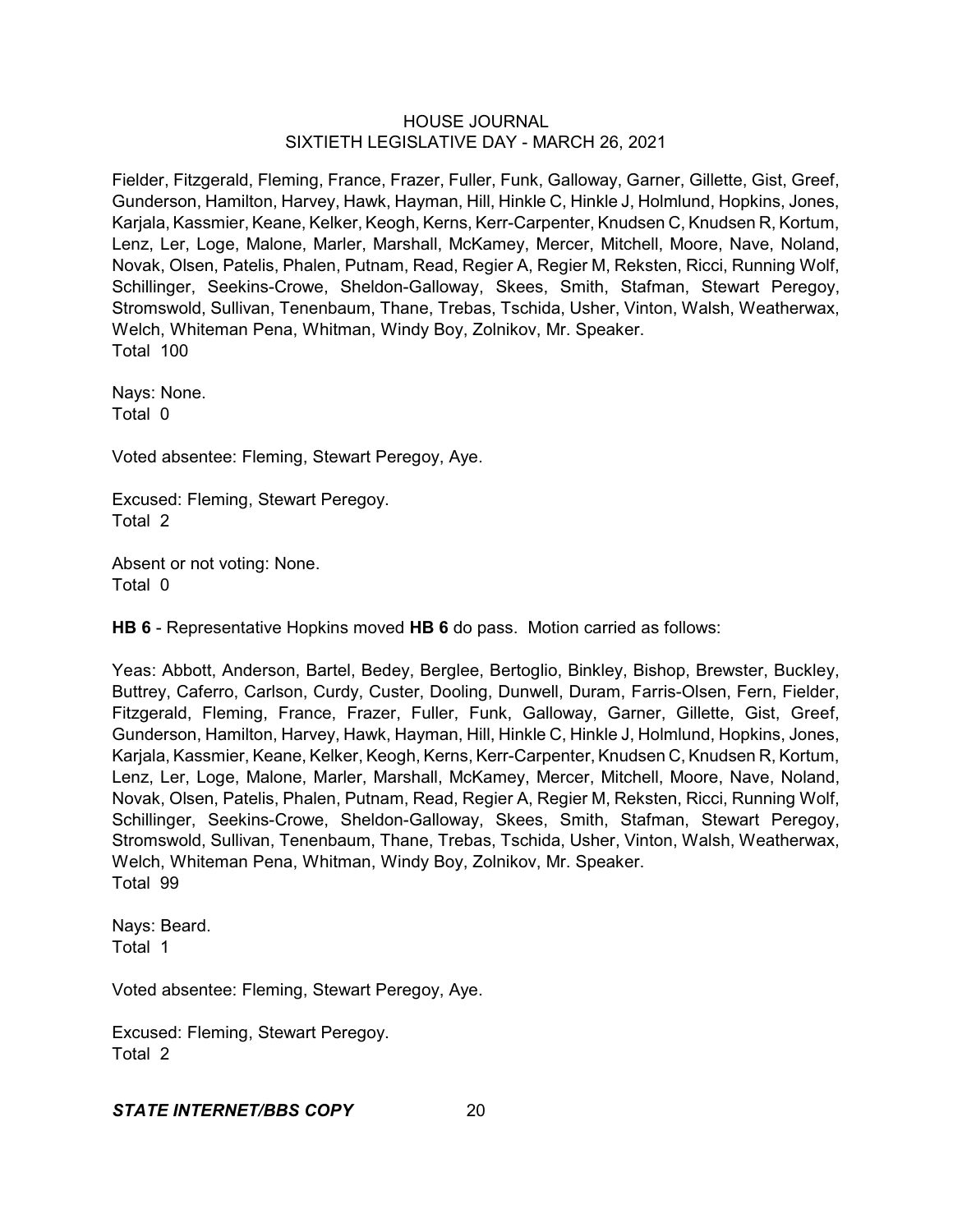Absent or not voting: None. Total 0

**HB 7** - Representative Hopkins moved **HB 7** do pass. Motion carried as follows:

Yeas: Abbott, Anderson, Bartel, Beard, Bedey, Berglee, Bertoglio, Binkley, Bishop, Brewster, Buckley, Buttrey, Caferro, Carlson, Curdy, Custer, Dooling, Dunwell, Duram, Farris-Olsen, Fern, Fielder, Fitzgerald, Fleming, France, Frazer, Fuller, Funk, Galloway, Garner, Gillette, Gist, Greef, Gunderson, Hamilton, Harvey, Hawk, Hayman, Hill, Hinkle C, Hinkle J, Holmlund, Hopkins, Jones, Karjala, Kassmier, Keane, Kelker, Keogh, Kerns, Kerr-Carpenter, Knudsen C, Knudsen R, Kortum, Lenz, Ler, Loge, Malone, Marler, Marshall, McKamey, Mercer, Mitchell, Moore, Nave, Noland, Novak, Olsen, Patelis, Phalen, Putnam, Read, Regier A, Regier M, Reksten, Ricci, Running Wolf, Schillinger, Seekins-Crowe, Sheldon-Galloway, Skees, Smith, Stafman, Stewart Peregoy, Stromswold, Sullivan, Tenenbaum, Thane, Trebas, Tschida, Usher, Vinton, Walsh, Weatherwax, Welch, Whiteman Pena, Whitman, Windy Boy, Zolnikov, Mr. Speaker. Total 100

Nays: None. Total 0

Voted absentee: Fleming, Stewart Peregoy, Aye.

Excused: Fleming, Stewart Peregoy. Total 2

Absent or not voting: None. Total 0

**HB 8** - Representative Hopkins moved **HB 8** do pass. Motion carried as follows:

Yeas: Abbott, Anderson, Bartel, Beard, Bedey, Berglee, Bertoglio, Binkley, Bishop, Brewster, Buckley, Buttrey, Caferro, Carlson, Curdy, Custer, Dooling, Dunwell, Duram, Farris-Olsen, Fern, Fielder, Fitzgerald, Fleming, France, Frazer, Fuller, Funk, Galloway, Garner, Gillette, Gist, Greef, Gunderson, Harvey, Hawk, Hayman, Hill, Hinkle C, Holmlund, Hopkins, Jones, Karjala, Kassmier, Keane, Kelker, Keogh, Kerns, Kerr-Carpenter, Knudsen C, Knudsen R, Kortum, Lenz, Ler, Loge, Malone, Marler, Marshall, McKamey, Mercer, Mitchell, Moore, Nave, Noland, Novak, Olsen, Patelis, Phalen, Putnam, Read, Regier A, Regier M, Reksten, Ricci, Running Wolf, Schillinger, Seekins-Crowe, Sheldon-Galloway, Skees, Smith, Stewart Peregoy, Stromswold, Sullivan, Tenenbaum, Thane, Trebas, Tschida, Usher,Vinton, Walsh, Weatherwax, Welch, Whiteman Pena, Whitman, Windy Boy, Zolnikov, Mr. Speaker. Total 97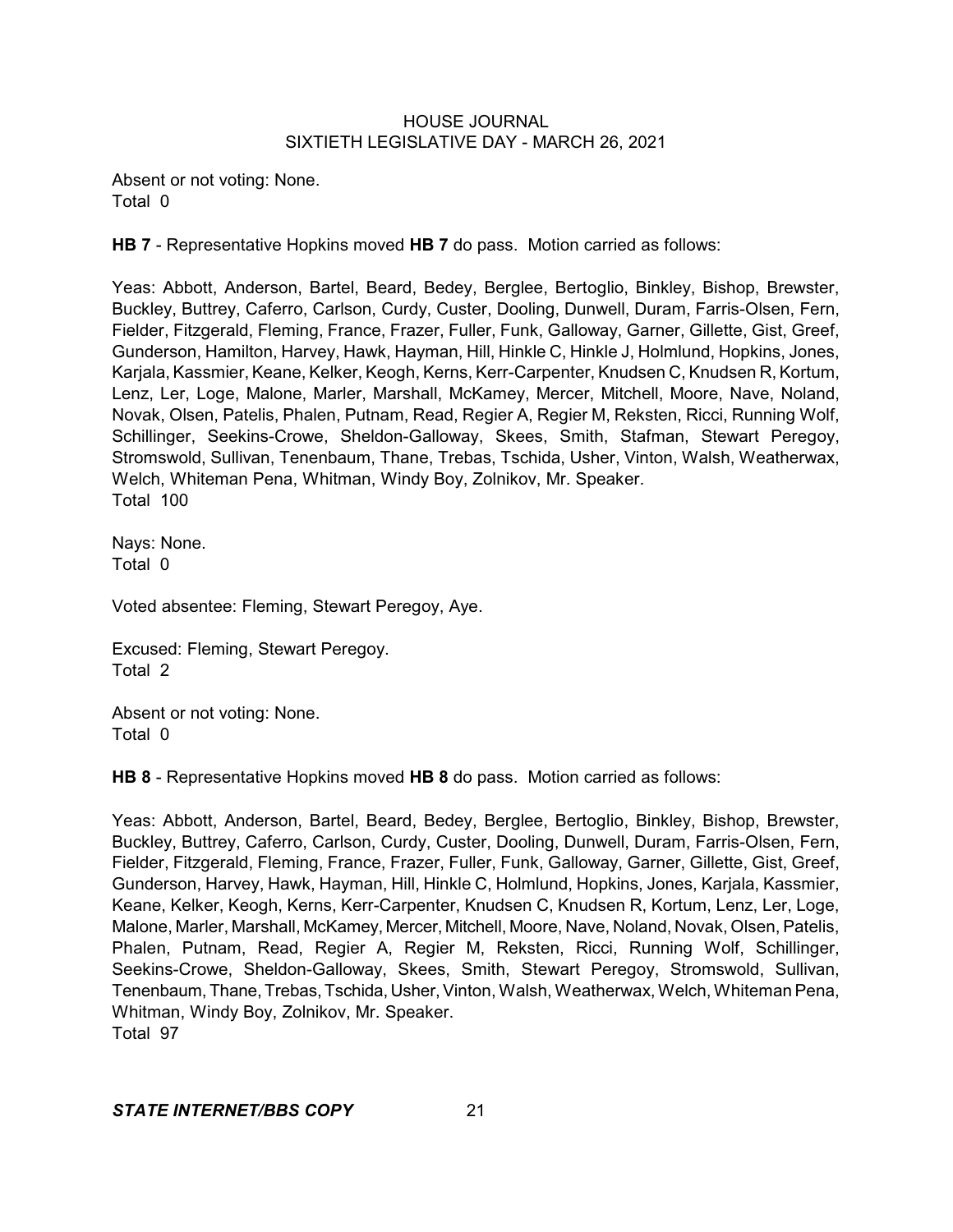Nays: Hamilton, Hinkle J, Stafman. Total 3

Voted absentee: Fleming, Stewart Peregoy, Aye.

Excused: Fleming, Stewart Peregoy. Total 2

Absent or not voting: None. Total 0

**HB 9** - Representative Hopkins moved **HB 9** do pass. Motion carried as follows:

Yeas: Abbott, Anderson, Beard, Bedey, Berglee, Bertoglio, Bishop, Brewster, Buckley, Buttrey, Caferro, Carlson, Curdy, Custer, Dooling, Dunwell, Duram, Farris-Olsen, Fern, Fitzgerald, Fleming, France, Frazer, Fuller, Funk, Garner, Gist, Gunderson, Hamilton, Harvey, Hawk, Hayman, Holmlund, Hopkins, Jones, Karjala, Kassmier, Keane, Kelker, Keogh, Kerr-Carpenter, Knudsen C, Knudsen R, Kortum, Ler, Loge, Malone, Marler, McKamey, Mercer, Noland, Novak, Olsen, Patelis, Phalen, Putnam, Read, Regier A, Reksten, Ricci, Running Wolf, Schillinger, Seekins-Crowe, Skees, Smith, Stafman, Stewart Peregoy, Stromswold, Sullivan, Tenenbaum, Usher, Vinton, Walsh, Weatherwax, Welch, Whiteman Pena, Whitman, Windy Boy, Zolnikov, Mr. Speaker. Total 80

Nays: Bartel, Binkley, Fielder, Galloway, Gillette, Hill, Hinkle C, Hinkle J, Kerns, Lenz, Marshall, Mitchell, Moore, Nave, Regier M, Sheldon-Galloway, Thane, Trebas, Tschida. Total 19

Voted absentee: Fleming, Stewart Peregoy, Aye.

Excused: Fleming, Stewart Peregoy. Total 2

Absent or not voting: Greef. Total 1

**HB 11** - Representative Hopkins moved **HB 11** do pass. Motion carried as follows:

Yeas: Abbott, Anderson, Bartel, Beard, Bedey, Berglee, Bertoglio, Binkley, Bishop, Brewster, Buckley, Buttrey, Caferro, Carlson, Curdy, Custer, Dooling, Dunwell, Duram, Farris-Olsen, Fern, Fielder, Fitzgerald, Fleming, France, Frazer, Fuller, Funk, Galloway, Garner, Gillette, Gist, Greef, Gunderson, Hamilton, Harvey, Hawk, Hayman, Hill, Hinkle C, Hinkle J, Holmlund, Hopkins, Jones, Karjala, Kassmier, Keane, Kelker, Keogh, Kerns, Kerr-Carpenter, Knudsen C, Knudsen R, Kortum,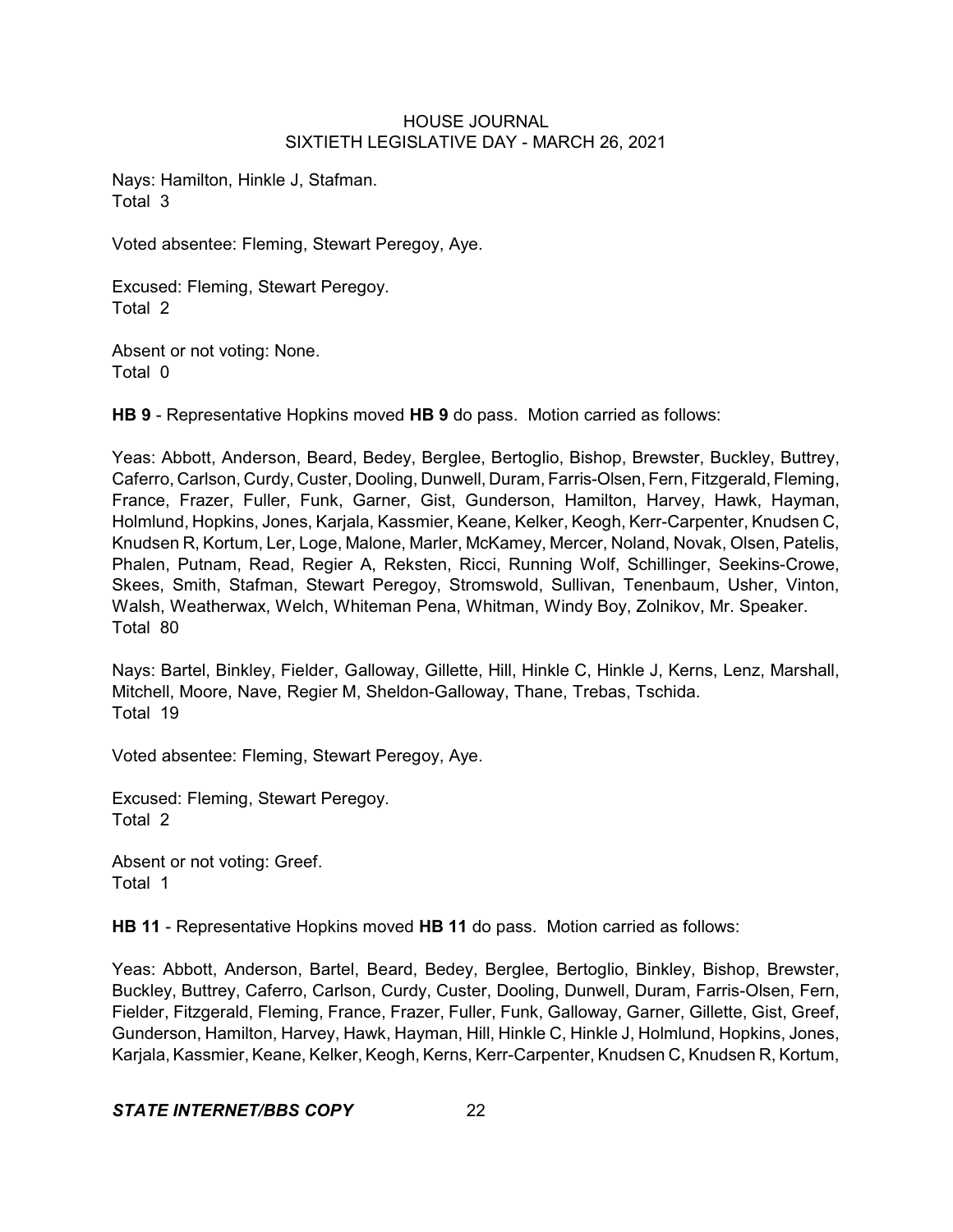Lenz, Ler, Loge, Malone, Marler, Marshall, McKamey, Mercer, Mitchell, Moore, Nave, Noland, Novak, Olsen, Patelis, Phalen, Putnam, Read, Regier A, Regier M, Reksten, Ricci, Running Wolf, Schillinger, Seekins-Crowe, Sheldon-Galloway, Skees, Smith, Stafman, Stewart Peregoy, Stromswold, Sullivan, Tenenbaum, Thane, Trebas, Tschida, Usher, Vinton, Walsh, Weatherwax, Welch, Whiteman Pena, Whitman, Windy Boy, Zolnikov, Mr. Speaker. Total 100

Nays: None. Total 0

Voted absentee: Fleming, Stewart Peregoy, Aye.

Excused: Fleming, Stewart Peregoy. Total 2

Absent or not voting: None. Total 0

**HB 43** - **Senate Amendments** - Representative R. Knudsen moved Senate amendments to **HB 43** be concurred in. Motion carried as follows:

Yeas: Abbott, Anderson, Bartel, Beard, Bedey, Berglee, Bertoglio, Binkley, Bishop, Brewster, Buckley, Buttrey, Caferro, Carlson, Curdy, Custer, Dooling, Dunwell, Duram, Farris-Olsen, Fern, Fielder, Fitzgerald, Fleming, France, Frazer, Fuller, Funk, Galloway, Garner, Gillette, Gist, Greef, Gunderson, Hamilton, Harvey, Hawk, Hayman, Hill, Hinkle C, Hinkle J, Holmlund, Hopkins, Jones, Karjala, Kassmier, Keane, Kelker, Keogh, Kerns, Kerr-Carpenter, Knudsen C, Knudsen R, Kortum, Lenz, Ler, Loge, Malone, Marler, Marshall, McKamey, Mercer, Mitchell, Moore, Nave, Noland, Novak, Patelis, Phalen, Putnam, Read, Regier A, Regier M, Reksten, Ricci, Running Wolf, Schillinger, Seekins-Crowe, Sheldon-Galloway, Skees, Smith, Stafman, Stewart Peregoy, Stromswold, Sullivan, Tenenbaum, Thane, Trebas, Tschida, Usher, Vinton, Walsh, Weatherwax, Welch, Whiteman Pena, Whitman, Windy Boy, Zolnikov, Mr. Speaker. Total 99

Nays: None. Total 0

Voted absentee: Fleming, Stewart Peregoy, Aye.

Excused: Fleming, Stewart Peregoy. Total 2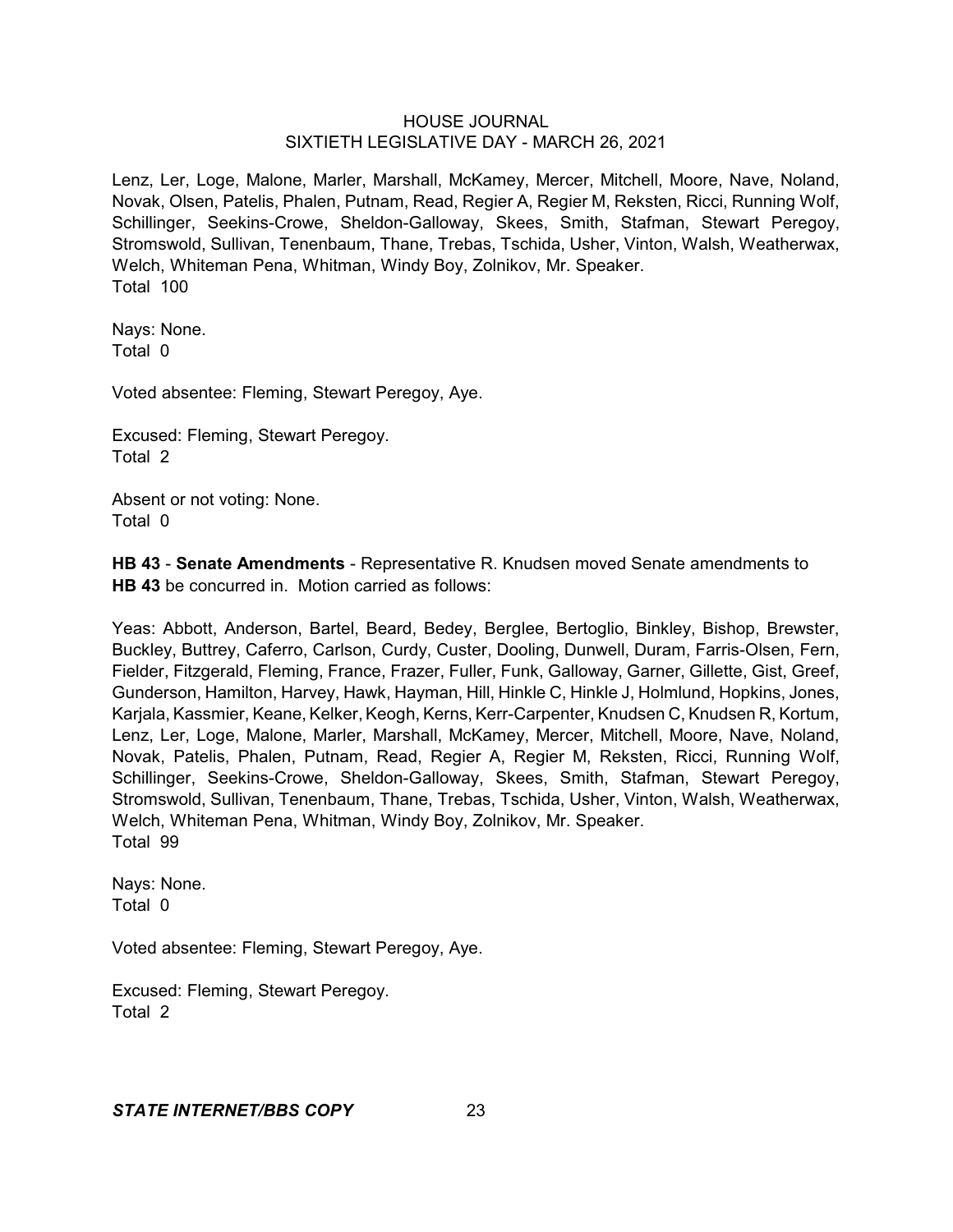Absent or not voting: Olsen. Total 1

**HB 279** - Representative Berglee moved **HB 279** do pass. Motion carried as follows:

Yeas: Anderson, Bartel, Beard, Bedey, Berglee, Bertoglio, Binkley, Brewster, Buttrey, Carlson, Dooling, Duram, Fielder, Fitzgerald, Fleming, Frazer, Fuller, Galloway, Garner, Gillette, Gist, Greef, Gunderson, Hill, Hinkle C, Hinkle J, Holmlund, Hopkins, Jones, Kassmier, Kerns, Knudsen C, Knudsen R, Lenz, Ler, Loge, Malone, Marshall, McKamey, Mercer, Mitchell, Moore, Nave, Noland, Phalen, Read, Regier A, Regier M, Reksten, Ricci, Schillinger, Seekins-Crowe, Sheldon-Galloway, Skees, Stromswold, Trebas, Tschida, Usher, Vinton, Walsh, Welch, Whitman, Zolnikov, Mr. Speaker.

Total 64

Nays: Abbott, Bishop, Buckley, Caferro, Curdy, Custer, Dunwell, Farris-Olsen, Fern, France, Funk, Hamilton, Harvey, Hawk, Hayman, Karjala, Keane, Kelker, Keogh, Kerr-Carpenter, Kortum, Marler, Novak, Olsen, Patelis, Putnam, Running Wolf, Smith, Stafman, Stewart Peregoy, Sullivan, Tenenbaum, Thane, Weatherwax, Whiteman Pena, Windy Boy. Total 36

Voted absentee: Fleming, Aye; Stewart Peregoy, No.

Excused: Fleming, Stewart Peregoy. Total 2

Absent or not voting: None. Total 0

**HB 421** - Representative J. Hinkle moved **HB 421** do pass. Motion carried as follows:

Yeas: Bartel, Beard, Bedey, Bertoglio, Binkley, Buckley, Buttrey, Caferro, Carlson, Curdy, Custer, Dooling, Dunwell, Duram, Fielder, Fleming, France, Frazer, Gillette, Gist, Greef, Gunderson, Harvey, Hawk, Hill, Hinkle C, Hinkle J, Holmlund, Hopkins, Jones, Kassmier, Keane, Kerns, Kerr-Carpenter, Knudsen C, Lenz, Ler, Loge, Malone, Marshall, McKamey, Mitchell, Nave, Noland, Novak, Patelis, Phalen, Putnam, Reksten, Ricci, Schillinger, Sheldon-Galloway, Skees, Smith, Stewart Peregoy, Trebas, Tschida, Usher, Vinton, Walsh, Weatherwax, Whiteman Pena, Whitman, Windy Boy, Zolnikov, Mr. Speaker. Total 66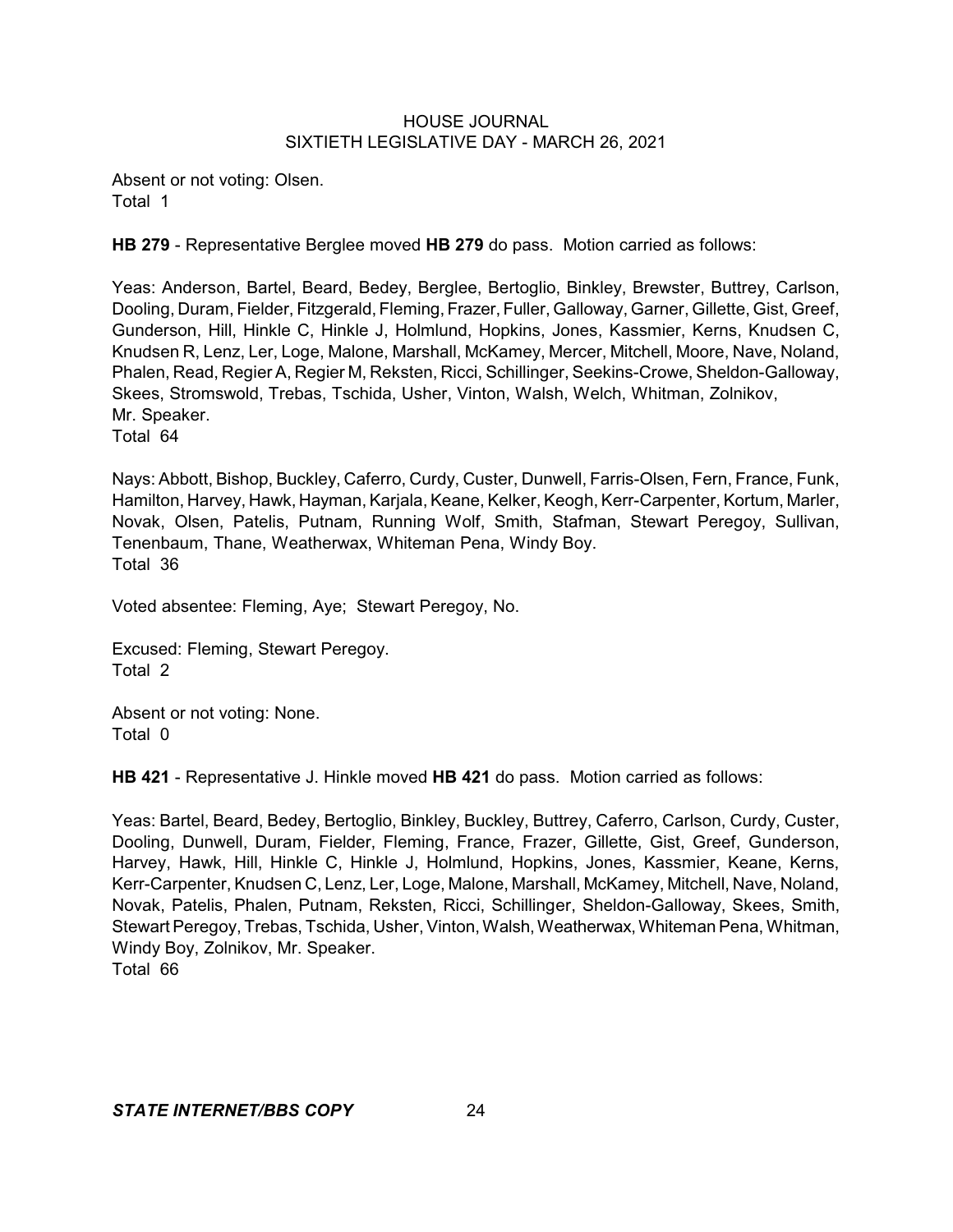Nays: Abbott, Anderson, Berglee, Bishop, Brewster, Farris-Olsen, Fern, Fitzgerald, Fuller, Funk, Galloway, Garner, Hamilton, Hayman, Karjala, Kelker, Keogh, Knudsen R, Kortum, Marler, Mercer, Moore, Olsen, Read, Regier A, Regier M, Seekins-Crowe, Stafman, Stromswold, Sullivan, Tenenbaum, Thane, Welch.

Total 33

Voted absentee: Fleming, Stewart Peregoy, Aye.

Excused: Fleming, Stewart Peregoy. Total 2

Absent or not voting: Running Wolf. Total 1

**HB 629** - Representative Fern moved **HB 629** do pass. Motion carried as follows:

Yeas: Abbott, Anderson, Bedey, Bertoglio, Bishop, Brewster, Buckley, Buttrey, Caferro, Curdy, Custer, Dooling, Duram, Farris-Olsen, Fern, Fielder, Fitzgerald, Fleming, France, Frazer, Fuller, Funk, Garner, Gillette, Gist, Greef, Hamilton, Harvey, Hawk, Hayman, Hill, Holmlund, Hopkins, Jones, Karjala, Kassmier, Keane, Kelker, Keogh, Kerr-Carpenter, Knudsen C, Kortum, Ler, Loge, Malone, Marler, Marshall, McKamey, Mercer, Novak, Patelis, Putnam, Reksten, Running Wolf, Seekins-Crowe, Smith, Stafman, Stewart Peregoy, Stromswold, Sullivan, Thane, Trebas, Vinton, Walsh, Weatherwax, Welch, Whiteman Pena, Whitman, Windy Boy, Zolnikov, Mr. Speaker. Total 71

Nays: Bartel, Beard, Berglee, Binkley, Carlson, Dunwell, Galloway, Gunderson, Hinkle C, Hinkle J, Kerns, Knudsen R, Lenz, Mitchell, Moore, Nave, Noland, Olsen, Phalen, Read, Regier A, Regier M, Ricci, Schillinger, Sheldon-Galloway, Skees, Tenenbaum, Tschida, Usher. Total 29

Voted absentee: Fleming, Stewart Peregoy, Aye.

Excused: Fleming, Stewart Peregoy. Total 2

Absent or not voting: None. Total 0

**HB 643** - Representative Custer moved **HB 643** do pass. Motion carried as follows:

Yeas: Abbott, Anderson, Beard, Bedey, Bertoglio, Bishop, Brewster, Buckley, Caferro, Curdy, Custer, Dooling, Dunwell, Duram, Farris-Olsen, Fern, Fitzgerald, France, Frazer, Funk, Garner,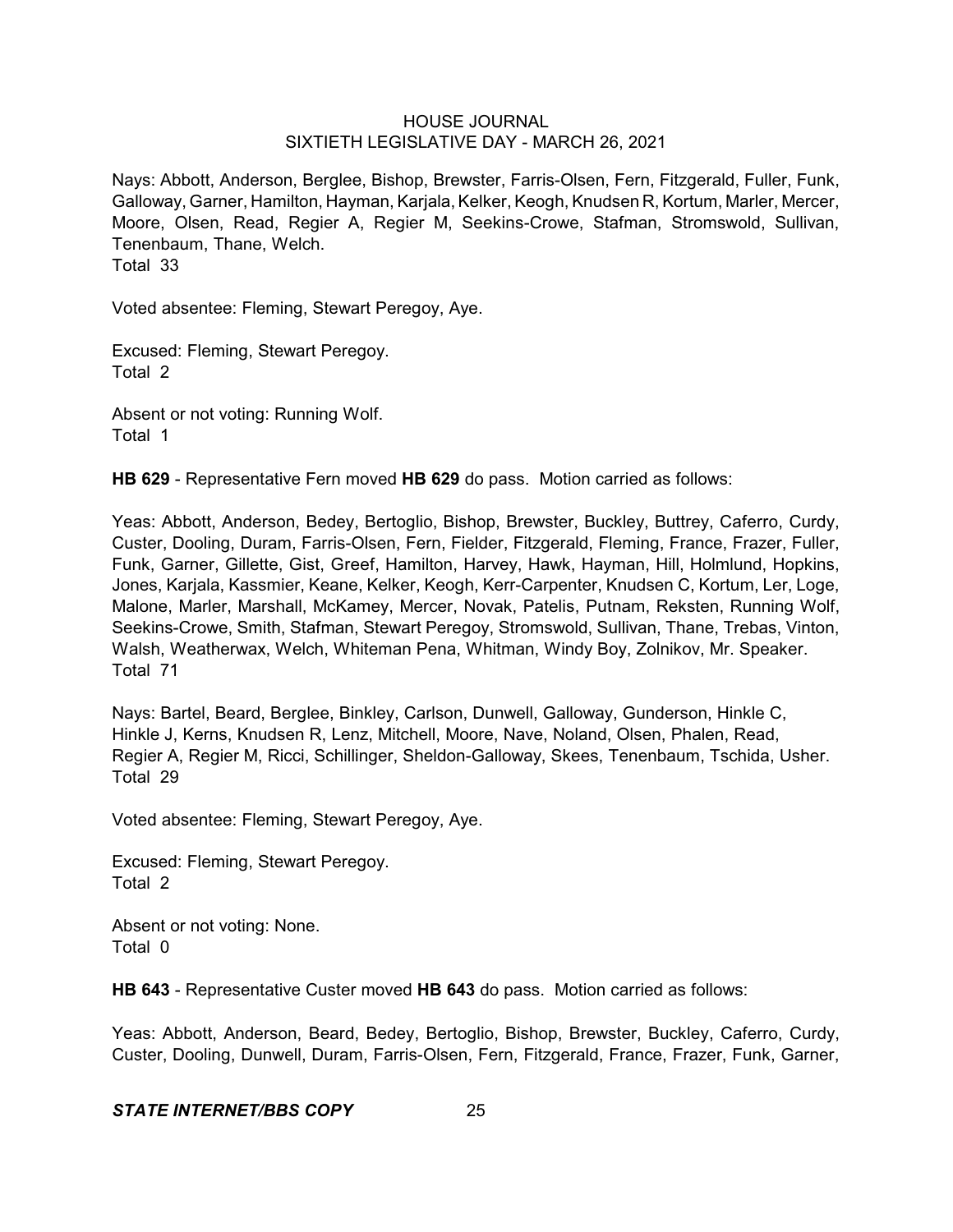Gist, Greef, Hamilton, Harvey, Hawk, Hayman, Hill, Hinkle J, Holmlund, Hopkins, Jones, Karjala, Kassmier, Keane, Kelker, Keogh, Kerr-Carpenter, Knudsen C, Kortum, Loge, Malone, Marler, McKamey, Mercer, Novak, Olsen, Patelis, Putnam, Reksten, Ricci, Schillinger, Skees, Smith, Stafman, Stewart Peregoy, Stromswold, Sullivan, Tenenbaum, Thane, Trebas, Vinton, Walsh, Weatherwax, Welch, Whiteman Pena, Whitman, Windy Boy, Mr. Speaker. Total 69

Nays: Bartel, Berglee, Binkley, Buttrey, Carlson, Fielder, Fleming, Fuller, Galloway, Gillette, Gunderson, Hinkle C, Kerns, Knudsen R, Lenz, Ler, Marshall, Mitchell, Moore, Nave, Noland, Phalen, Read, Regier A, Regier M, Seekins-Crowe, Sheldon-Galloway, Tschida, Usher, Zolnikov. Total 30

Voted absentee: Stewart Peregoy, Aye; Fleming, No.

Excused: Fleming, Stewart Peregoy. Total 2

Absent or not voting: Running Wolf. Total 1

**HJR 24** - Representative Funk moved **HJR 24** do pass.

**HJR 24** - Representative C. Hinkle moved **HJR 24**, second reading copy, be amended as follows:

1. Page 1, line 20 through line 21. **Strike:** "natural" on line 20 through "nations," on line 21 **Insert:** "firearms"

2. Page 1, line 22. **Following:** "individuality," **Insert:** "2nd Amendment heritage,"

3. Page 1, line 23. **Following:** "unique" **Insert:** "firearm"

4. Page 2, line 3. **Following:** "on" **Insert:** "how to add or implement multiple firearm graphics to"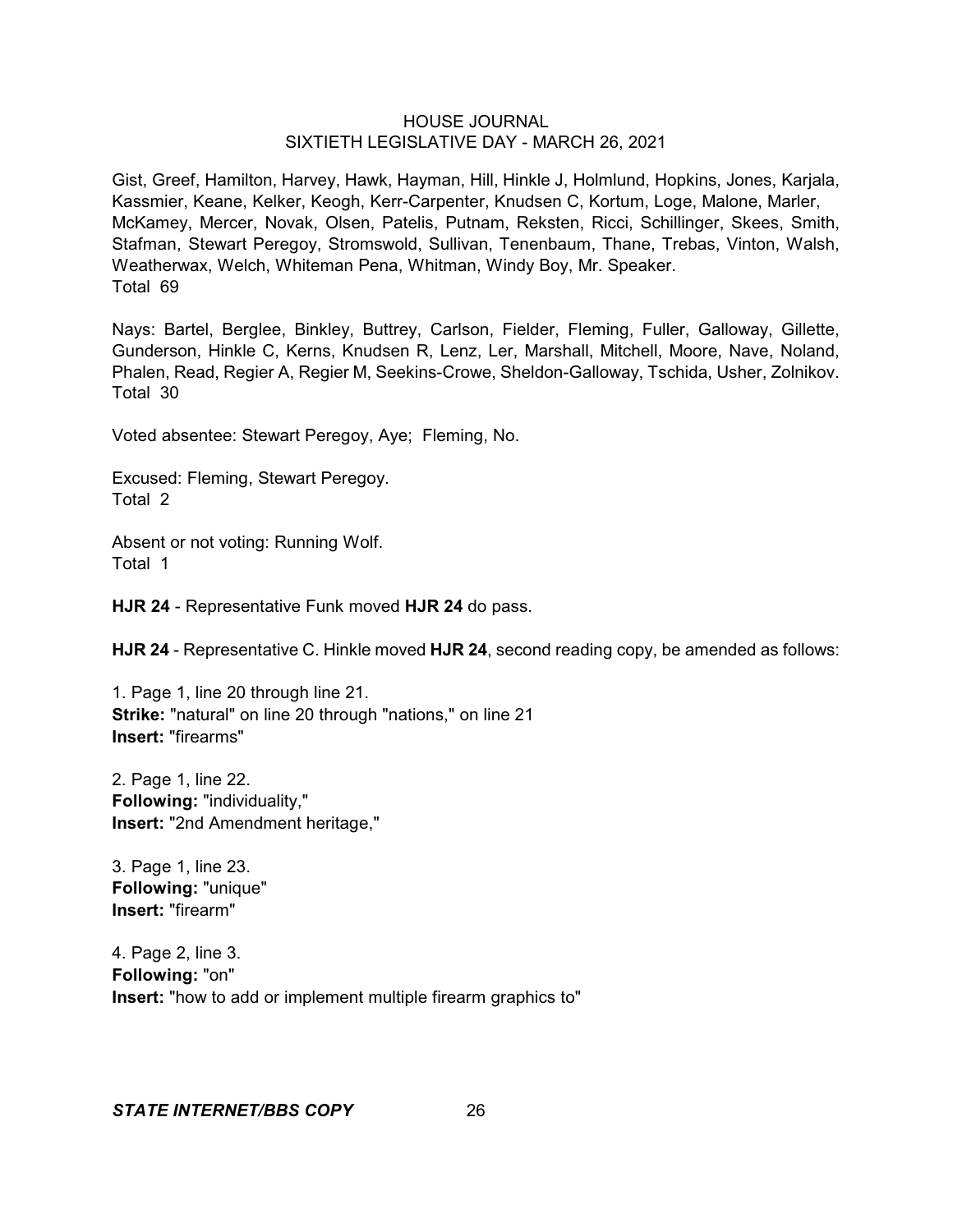5. Page 2, line 3. **Strike:** "of Montana's" **Insert:** "Montana"

Amendment **not** adopted as follows:

Yeas: Binkley, Fleming, Hinkle C, Hinkle J, Kerns, Mitchell, Nave, Phalen, Read, Skees, Tschida, Usher. Total 12

Nays: Abbott, Anderson, Bartel, Beard, Bedey, Berglee, Bertoglio, Bishop, Brewster, Buckley, Buttrey, Caferro, Carlson, Curdy, Custer, Dooling, Dunwell, Duram, Farris-Olsen, Fern, Fielder, Fitzgerald, France, Frazer, Fuller, Funk, Galloway, Garner, Gillette, Gist, Greef, Gunderson, Hamilton, Harvey, Hawk, Hayman, Hill, Holmlund, Hopkins, Jones, Karjala, Kassmier, Keane, Kelker, Keogh, Kerr-Carpenter, Knudsen C, Knudsen R, Kortum, Lenz, Ler, Loge, Malone, Marler, Marshall, McKamey, Mercer, Moore, Noland, Novak, Olsen, Patelis, Putnam, Regier A, Regier M, Reksten, Ricci, Running Wolf, Schillinger, Seekins-Crowe, Sheldon-Galloway, Smith, Stafman, Stewart Peregoy, Stromswold, Sullivan, Tenenbaum, Thane, Trebas, Vinton, Walsh, Weatherwax, Welch, Whiteman Pena, Whitman, Windy Boy, Zolnikov, Mr. Speaker. Total 88

Voted absentee: Fleming, Aye; Stewart Peregoy, No.

Excused: Fleming, Stewart Peregoy. Total 2

Absent or not voting: None. Total 0

**HJR 24** - Representative Funk moved **HJR 24** do pass. Motion **failed** as follows:

Yeas: Abbott, Bishop, Buckley, Caferro, Curdy, Custer, Dunwell, Farris-Olsen, Fern, Fleming, Funk, Hamilton, Harvey, Hawk, Hayman, Karjala, Keane, Kelker, Keogh, Kerr-Carpenter, Kortum, Marler, McKamey, Novak, Putnam, Reksten, Running Wolf, Smith, Stafman, Stewart Peregoy, Sullivan, Tenenbaum, Thane, Walsh, Weatherwax, Whiteman Pena, Windy Boy. Total 37

Nays: Anderson, Bartel, Beard, Bedey, Berglee, Bertoglio, Binkley, Brewster, Buttrey, Carlson, Dooling, Duram, Fielder, Fitzgerald, France, Frazer, Fuller, Galloway, Garner, Gillette, Gist, Greef, Gunderson, Hill, Hinkle C, Hinkle J, Holmlund, Hopkins, Jones, Kassmier, Kerns, Knudsen C,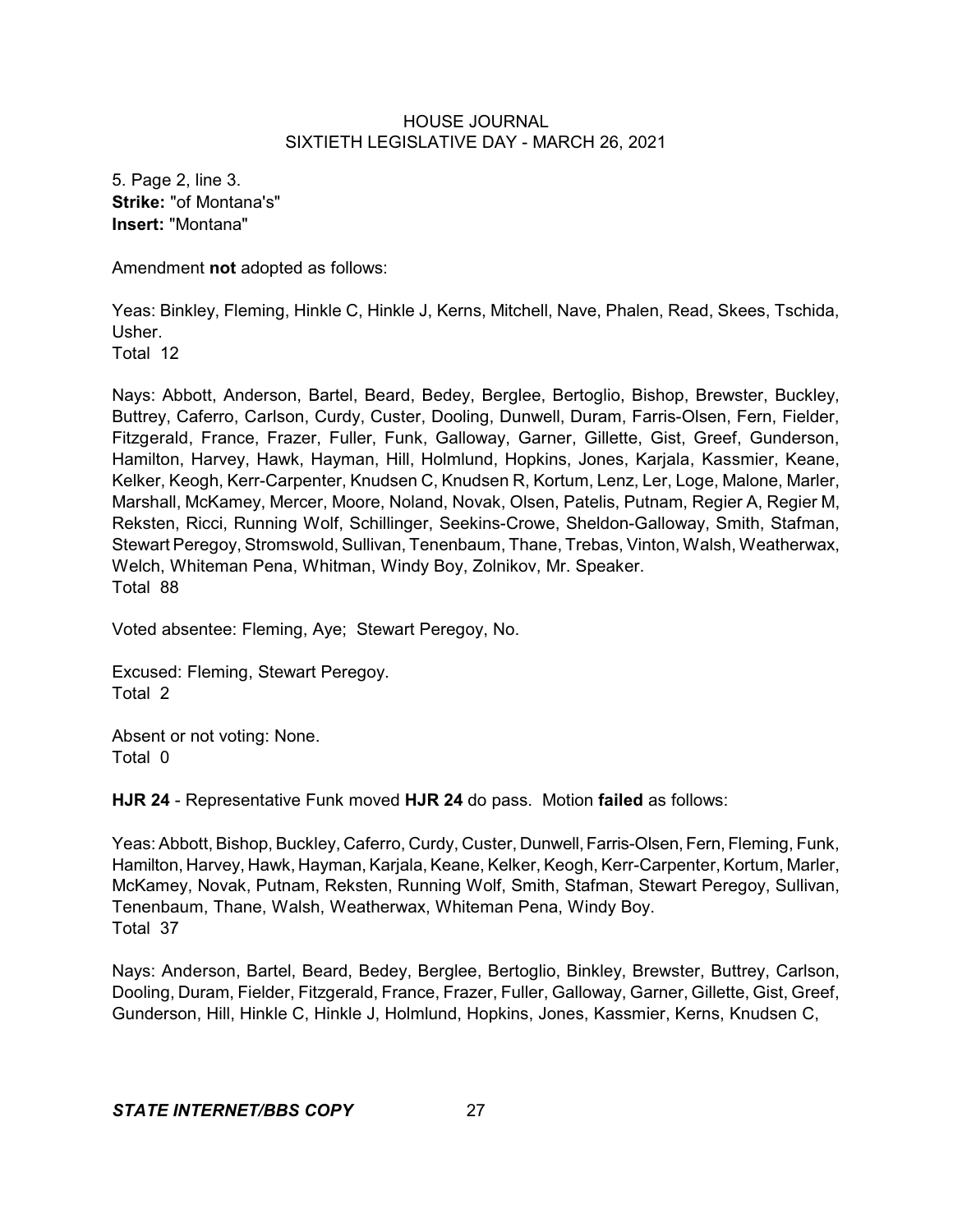Knudsen R, Lenz, Ler, Loge, Malone, Marshall, Mercer, Mitchell, Moore, Nave, Noland, Olsen, Patelis, Phalen, Read, Regier A, Regier M, Ricci, Schillinger, Seekins-Crowe, Sheldon-Galloway, Skees, Stromswold, Trebas, Tschida, Usher, Vinton, Welch, Whitman, Zolnikov, Mr. Speaker. Total 63

Voted absentee: Fleming, Stewart Peregoy, Aye.

Excused: Fleming, Stewart Peregoy. Total 2

Absent or not voting: None. Total 0

**SJR 275** - Representative Berglee moved **SJR 275** be concurred in. Motion carried as follows:

Yeas: Anderson, Bartel, Beard, Bedey, Berglee, Bertoglio, Binkley, Bishop, Brewster, Buckley, Buttrey, Caferro, Carlson, Custer, Dooling, Duram, Fern, Fielder, Fitzgerald, Fleming, Frazer, Fuller, Galloway, Garner, Gillette, Gist, Greef, Gunderson, Hill, Hinkle C, Hinkle J, Holmlund, Hopkins, Jones, Kassmier, Keane, Kerns, Kerr-Carpenter, Knudsen C, Knudsen R, Lenz, Ler, Loge, Malone, Marshall, McKamey, Mercer, Mitchell, Moore, Nave, Noland, Patelis, Phalen, Putnam, Read, Regier A, Regier M, Reksten, Ricci, Running Wolf, Schillinger, Seekins-Crowe, Sheldon-Galloway, Skees, Trebas, Tschida, Usher, Vinton, Walsh, Weatherwax, Welch, Whitman, Zolnikov, Mr. Speaker. Total 74

Nays: Abbott, Curdy, Dunwell, Farris-Olsen, France, Funk, Hamilton, Harvey, Hawk, Hayman, Karjala, Kelker, Keogh, Kortum, Marler, Novak, Olsen, Smith, Stafman, Stewart Peregoy, Sullivan, Tenenbaum, Thane, Whiteman Pena, Windy Boy. Total 25

Voted absentee: Fleming, Aye; Stewart Peregoy, No.

Excused: Fleming, Stewart Peregoy. Total 2

Absent or not voting: Stromswold. Total 1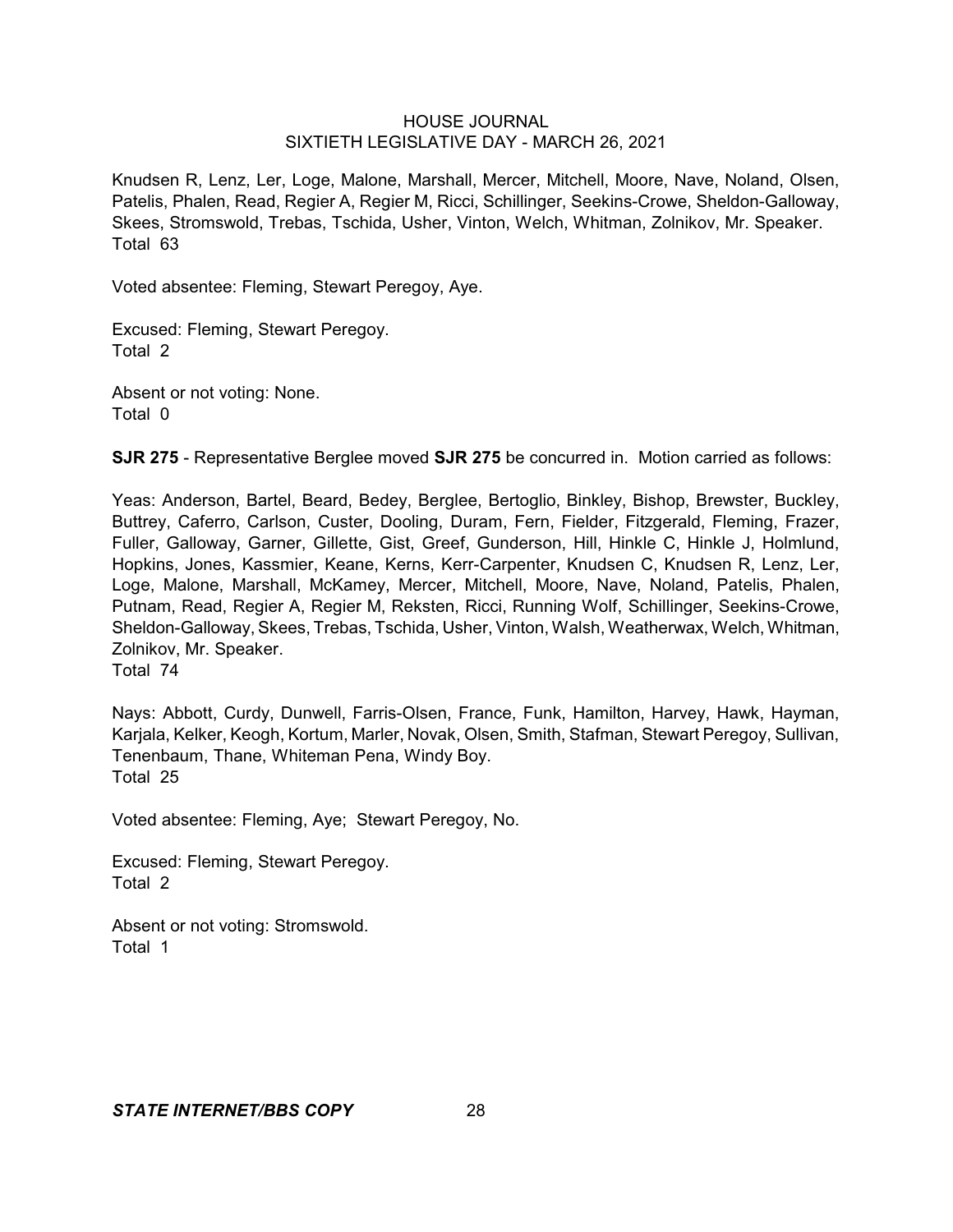Majority Leader Vinton moved the Committee rise and report. Motion carried. Committee arose. House resumed. Mr. Speaker presiding. Chair M. Regier moved the Committee of the Whole report be adopted. Report adopted as follows:

Yeas: Abbott, Anderson, Bartel, Beard, Bedey, Berglee, Bertoglio, Binkley, Bishop, Brewster, Buckley, Buttrey, Caferro, Carlson, Curdy, Custer, Dooling, Dunwell, Duram, Farris-Olsen, Fern, Fielder, Fitzgerald, France, Frazer, Fuller, Funk, Galloway, Garner, Gillette, Gist, Greef, Gunderson, Hamilton, Harvey, Hawk, Hill, Hinkle C, Hinkle J, Holmlund, Hopkins, Jones, Kassmier, Kelker, Keogh, Kerns, Kerr-Carpenter, Knudsen C, Knudsen R, Lenz, Ler, Loge, Malone, Marler, Marshall, McKamey, Mercer, Mitchell, Moore, Nave, Noland, Novak, Patelis, Phalen, Putnam, Read, Regier A, Regier M, Reksten, Ricci, Running Wolf, Schillinger, Seekins-Crowe, Sheldon-Galloway, Skees, Smith, Tenenbaum, Thane, Trebas, Tschida, Usher, Vinton, Walsh, Weatherwax, Welch, Whiteman Pena, Whitman, Windy Boy, Zolnikov, Mr. Speaker. Total 90

Nays: Hayman, Karjala, Kortum, Stafman. Total 4

Voted absentee: None.

Excused: Fleming, Stewart Peregoy. Total 2

Absent or not voting: Keane, Olsen, Stromswold, Sullivan. Total 4

## **REPORTS OF STANDING COMMITTEES**

#### **BUSINESS AND LABOR** (Noland, Chair): 3/26/2021

**SB 76**, be concurred in. Report adopted. **SB 260**, be amended as follows:

1. Page 2, line 8. **Following**: "85-2-102;" **Strike**: "and"

2. Page 2, line 9. **Following**: "property" **Insert**: "; and (k)mineral rights"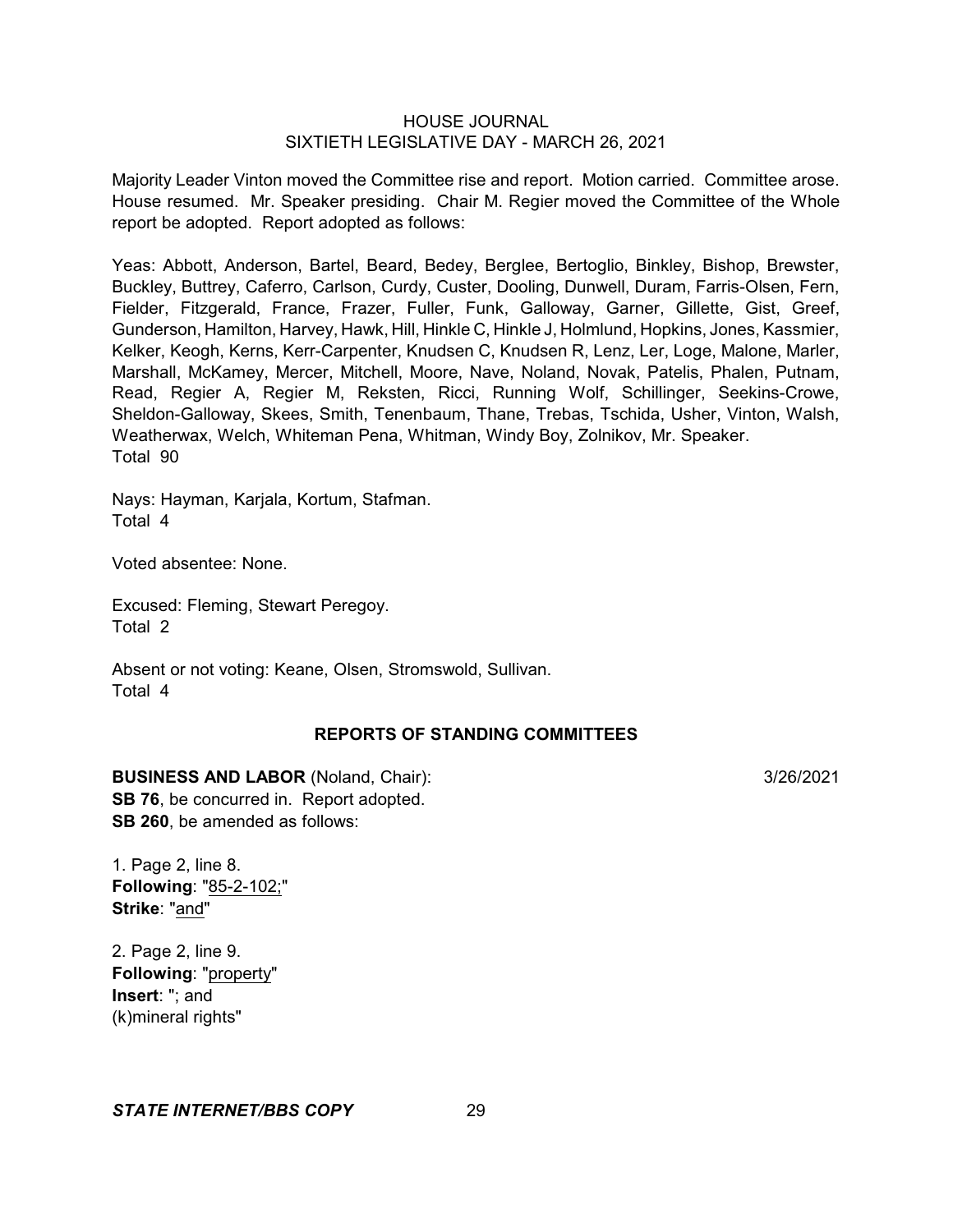3. Page 2.

**Following**: line 20

**Insert**: "(4) The power or authority of a local government to lawfully enact valid zoning, subdivision, or other land use regulations or ordinances that are required by law or that are necessary to protect documented public health, welfare, or safety impacts is set forth in Title 76, chapters 1 through 4, but is still subject to the 25% or greater diminution of value set forth in subsection (2)."

**Renumber:** subsequent subsections

4. Page 2, line 24 through line 26.

**Strike**: "the" on line 24 through "impacts" on line 26

**Insert**: "Montana law relative to primacy of the mineral estate, cannot be construed to limit access to or development of the mineral estate, and may not prevent the complete use, development, or recovery of any mineral"

5. Page 3, line 1. **Following**: "(2)" **Insert**: ": (i)"

6. Page 3, line 2.

**Strike**: "(4)(a)"

**Insert**: "(5)(a); or

(ii) by a party who is not the applicant or holder of a permit, license, approval or authorization under Title 75 or Title 82"

7. Page 3, line 11. **Strike**: "or"

8. Page 3, line 12.

**Following**: "(D)"

**Insert**: "situations in which government action grants additional rights or privileges within the overall commercial marketplace to the detriment of competing property interests; (e) land use decisions that cause a decrease in value of a neighboring parcel of land; or

(f)"

And, as amended, be concurred in. Report adopted.

**JUDICIARY** (Usher, Chair): 3/26/2021 **SB 93**, be concurred in. Report adopted. **SB 338**, be concurred in. Report adopted.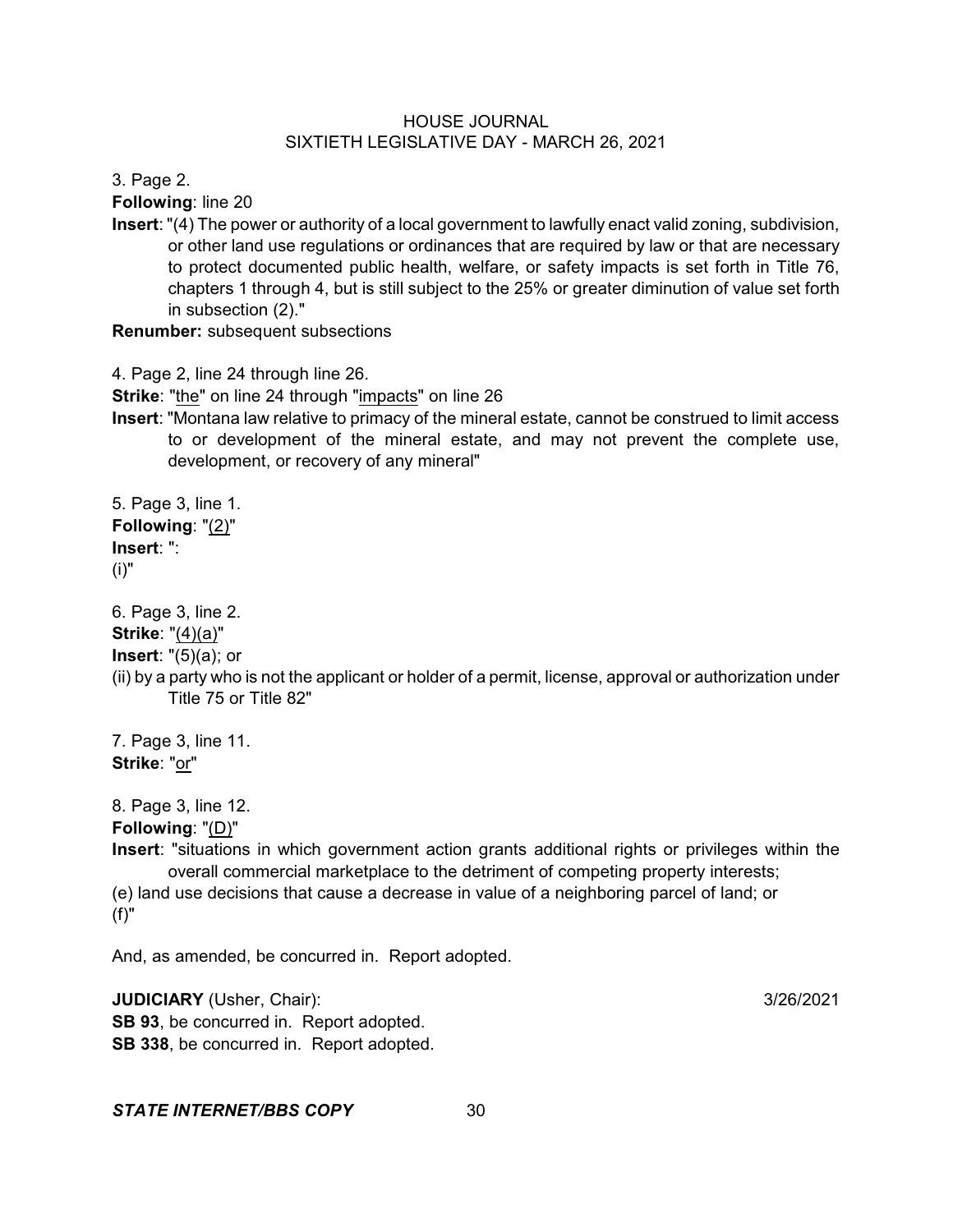**SB 354**, be amended as follows:

1. Title, line 7. **Strike**: "SECTION" **Insert**: "SECTIONS 23-2-322 AND"

2. Page 1.

**Following**: line 15

**Insert**: "**Section 2.** Section 23-2-322, MCA, is amended to read:

"**23-2-322. Prescriptive easement not acquired by recreational use of surface waters.** (1) A prescriptive easement is a right to use the property of another that is acquired by open,

exclusive, notorious, hostile, adverse, continuous, and uninterrupted use for a period of 5 years.

(2) A prescriptive easement cannot be acquired through:

(a) recreational use of surface waters, including:

(i) the streambeds underlying them;

(ii) the banks up to the ordinary high-water mark; or

(iii) any portage over and around barriers; or

(b) the entering or crossing of private property:

(i) to reach surface waters; or

(ii) to reach public property if reasonable, legal access to the public property is otherwise documented and deemed available within 1 mile of the alleged prescriptive easement access point to the public property; or

(c) a leasehold interest in the proposed servient tenement.

(3) (a) For a prescriptive easement that has not been reduced to writing or that is the result of a court order, an individual or governmental entity claiming the prescriptive easement shall pay a \$100 filing fee and file the following information with the regional office of the department of natural resources and conservation on a form prescribed by the department:

(i) an affidavit setting forth the specific facts that satisfy each of the criteria in subsection (1); and

(ii) a map that accurately depicts the location and nature of the public access prescriptive easement.

(b) The form prescribed by the department must be filed no later than December 31, 2022. This date serves as a notice requirement only, and by its filing does not create any rights. A prescriptive easement filed under this subsection (3) may only be claimed by an individual or governmental entity. A party may challenge the validity of a claim of a prescriptive easement at any time.

(4) The criteria set forth in subsection (1) are not satisfied for public access purposes if there is signage generated by a governmental entity and in place for a period of 5 or more years at the claimed easement site indicating that an individual is entering private property.""

**Renumber:** subsequent sections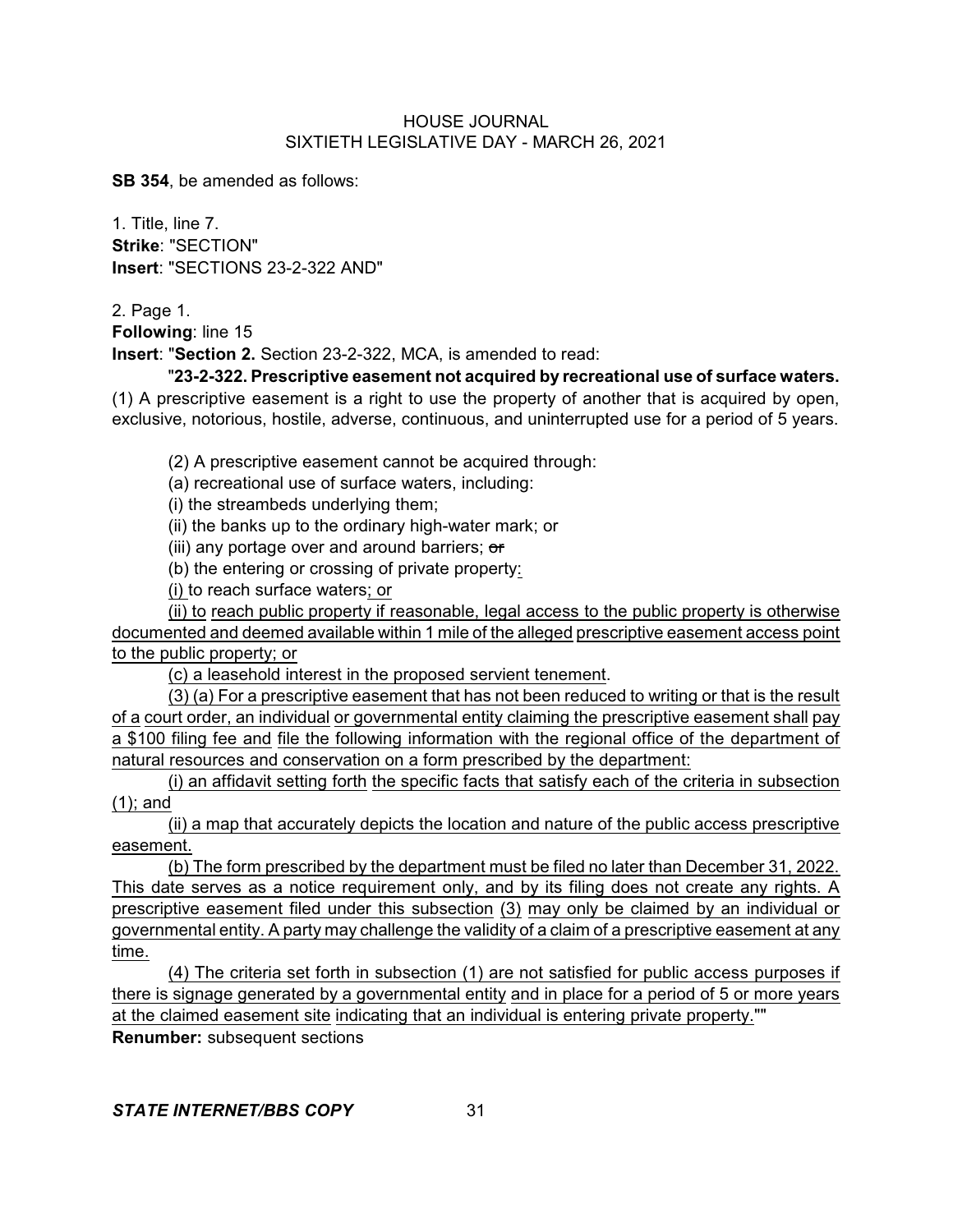3. Page 1.

**Following**: line 28

**Insert**: "NEW SECTION. **Section 5.** {standard} **Severability**. If a part of [this act] is invalid, all valid parts that are severable from the invalid part remain in effect. If a part of [this act] is invalid in one or more of its applications, the part remains in effect in all valid applications that are severable from the invalid applications."

**Renumber:** subsequent sections

And, as amended, be concurred in. Report adopted.

**TAXATION** (Beard, Chair): 3/26/2021 **HB 372**, introduced bill, be amended as follows:

1. Title, line 5. **Following**: "TAX;" **Insert**: "INCREASING THE EXEMPTION AMOUNT FOR 8 YEARS AND THEN"

2. Title, line 8. **Strike**: "THE BLOCK GRANT PROGRAM" **Insert**: "GUARANTEED TAX BASE AID"

3. Title, line 10. **Following**: "15-1-123," **Insert**: "15-6-138,"

4. Title, line 11. **Following**: "15-24-3001," **Insert**: "20-9-366,"

5. Title, line 12. **Following**: "PROVIDING" **Insert**: "EFFECTIVE DATES,"

6. Title, line 13. **Following**: "DATE" **Insert**: ", AND A TERMINATION DATE"

7. Page 1, line 17 through page 2, line 2. **Strike:** section 1 in its entirety

8. Page 8, line 25. **Following**: "15-1-123"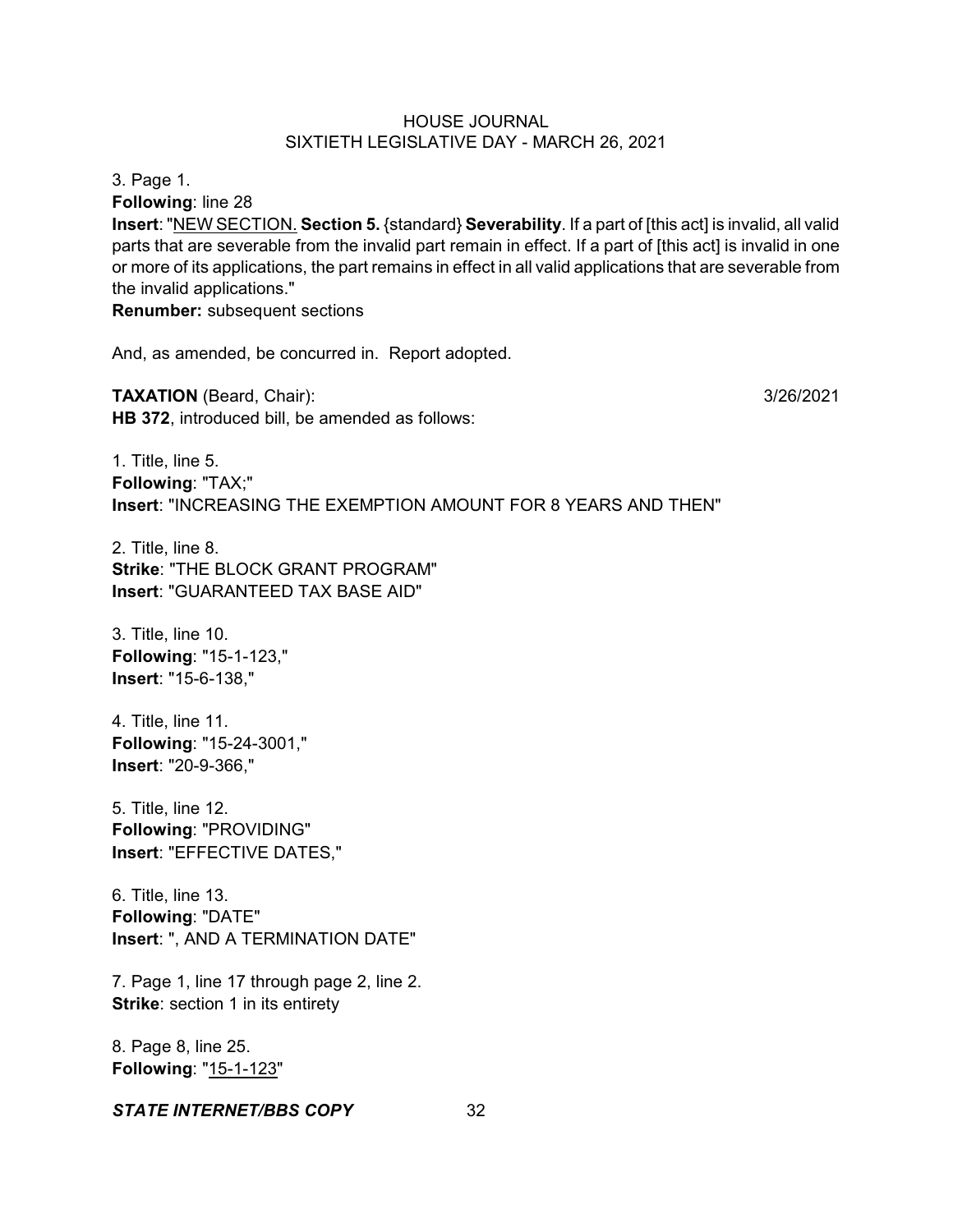**Strike**: "(6)" **Insert**: "(5)"

9. Page 10, line 20. **Following**: "15-1-123" **Strike**: "(3)" **Insert**: "(5)"

10. Page 12, line 17. **Following**: "15-1-121(5)," **Strike**: "each school district,"

11. Page 13, line 2 through line 3. **Strike:** subsection (5) in its entirety **Renumber**: subsequent subsections

12. Page 13, line 11. **Strike**: "(7)" **Insert**: "(6)"

13. Page 13.

**Following**: line 15

**Insert**: "**Section 4.** Section 15-1-123, MCA, is amended to read:

"**15-1-123. Reimbursement for class eightrate reductionand exemption -- distribution -- appropriations.** (1) For Except as provided in subsection (2), for the tax rate reductions in 15-6- 138(3), the increased exemption amount in 15-6-138(4), the effective tax rate reductions on property under 15-6-145 because of the rate reductions required by the amendments of 15-6-138 in section 2, Chapter 411, Laws of 2011, and section 2, Chapter 396, Laws of 2013, and the effective tax rate reductions on property under 15-6-145 because of the increased exemption amount required by the amendment of 15-6-138 in section 2, Chapter 396, Laws of 2013, the department shall reimburse each local government, as defined in 15-1-121(5), each tax increment financing district, and the 6-mill university levy for the purposes of 15-10-109 the difference between property tax collections under 15-6-138 as amended by section 2, Chapter 411, Laws of 2011, and section 2, Chapter 396, Laws of 2013, and under 15-6-145 and the property tax revenue that would have been collected under 15-6-138 and 15-6-145 if 15-6-138 had not been amended by section 2, Chapter 411, Laws of 2011, and section 2, Chapter 396, Laws of 2013. The difference plus the amount calculated in subsection (2) is the annual reimbursable amount for each local government, each tax increment financing district, and the 6-mill levy for the support of the Montana university system under 15-10-109.

(2) For the increased exemption amount in 15-6-138(4) as amended by [this act], the department shall reimburse each local government, as defined in 15-1-121(5), each tax increment financing district, and the 6-mill university levy for the purposes of 15-10-109 the difference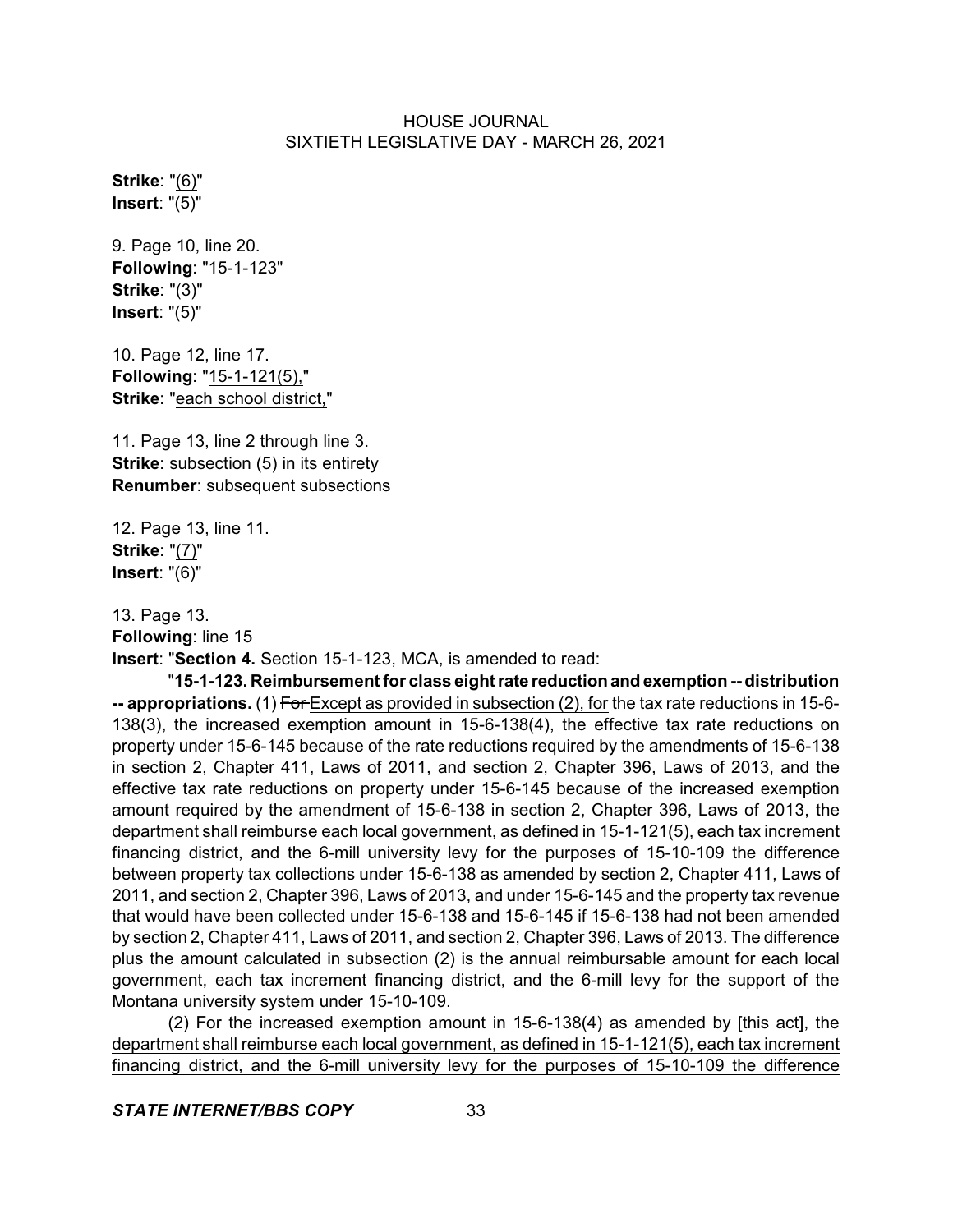between property tax collections that would have been collected under 15-6-138(4) as amended by section 8, Chapter 361, Laws of 2015, and [this act]. The difference calculated in this subsection is added to the annual reimbursable amount for each local government, each tax increment financing district, and the 6-mill levy for the support of the Montana university system under 15-10- 109 calculated in subsection (1).

(3) The growth rate applied to the reimbursements is:

(a) for the reimbursement calculated pursuant to subsection (1), one-half of the average rate of inflation for the prior 3 years;

(b) for the reimbursement calculated pursuant to subsection (2), 0%.

 $\left(\frac{2}{2}\right)$  The department shall distribute the reimbursements calculated in subsection subsections (1) and (2) to local governments with the entitlement share payments under 15-1- 121(7). The growth rate applied to the reimbursement is one-half of the average rate of inflation for the prior 3 years.

 $(3)(5)$  The amount determined under subsection subsections (1) and (2) for each tax increment financing district must be added to the reimbursement amount for the tax increment financing district as provided in 15-1-121(8)(b) if the tax increment financing district is still in existence. If a tax increment financing district that is entitled to a reimbursement under this section is not listed under 15-1-121(8)(b), the reimbursement must be made to that tax increment financing district at the same time as other districts.

 $(4)(6)$  (a) The amount determined under subsection subsections (1) and (2) for the 6-mill university levy must be added to current collections and reimbursements for the support of the Montana university system as provided in 15-10-109.

(b) The department of administration shall transfer the amount determined under this subsection  $(4)$  (6) from the general fund to the state special revenue fund for the support of the Montana university system as provided in 15-10-109.""

Insert: "**Section 5.** Section 15-6-138, MCA, is amended to read:

"**15-6-138. Class eight property -- description -- taxable percentage.** (1) Class eight property includes:

(a) all agricultural implements and equipment that are not exempt under 15-6-207 or 15-6- 220;

(b) all mining machinery, fixtures, equipment, tools that are not exempt under 15-6-219, and supplies except those included in class five under 15-6-135;

(c) for oil and gas production, all:

(i) machinery;

(ii) fixtures;

(iii) equipment, including flow lines and gathering lines, pumping units, oil field storage tanks, water storage tanks, water disposal injection pumps, gas compressor and dehydrator units, communication towers, gas metering shacks, treaters, gas separators, water flood units, and gas boosters, together with equipment that is skidable, portable, or movable;

(iv) tools that are not exempt under 15-6-219; and

(v) supplies except those included in class five;

(d) all manufacturing machinery, fixtures, equipment, tools, except a certain value of hand-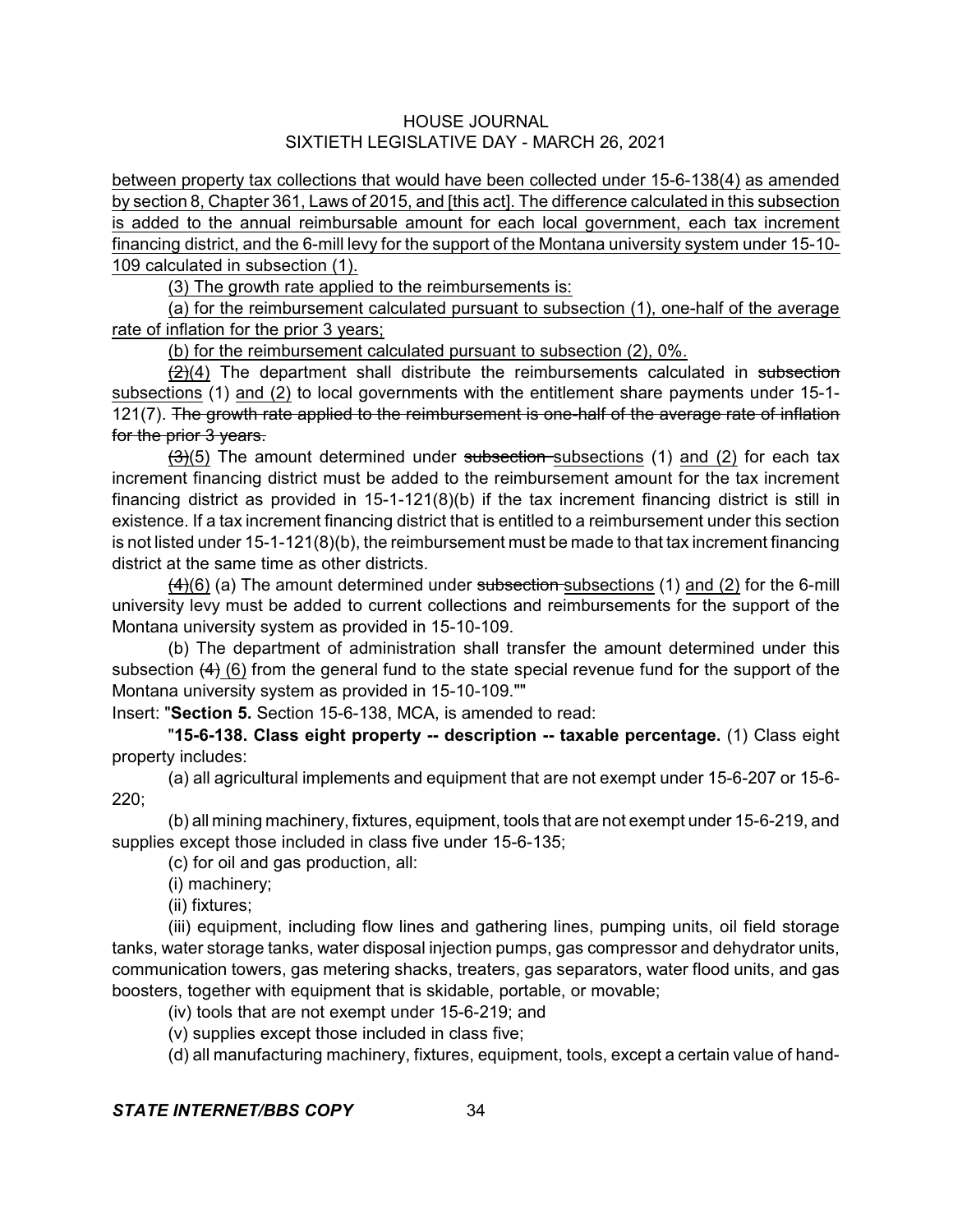held tools and personal property related to space vehicles, ethanol manufacturing, and industrial dairies and milk processors as provided in 15-6-220, and supplies except those included in class five;

(e) all goods and equipment that are intended for rent or lease, except goods and equipment that are specifically included and taxed in another class or that are rented under a purchase incentive rental program as defined in 15-6-202(4);

(f) special mobile equipment as defined in 61-1-101;

(g)furniture, fixtures, and equipment, except that specifically included in another class, used in commercial establishments as defined in this section;

(h) x-ray and medical and dental equipment;

(i) citizens band radios and mobile telephones;

(j) radio and television broadcasting and transmitting equipment;

(k) cable television systems;

(l) coal and ore haulers;

(m) theater projectors and sound equipment; and

(n) all other property that is not included in any other class in this part, except that property that is subject to a fee in lieu of a property tax.

(2) As used in this section, the following definitions apply:

(a) "Coal and ore haulers" means nonhighway vehicles that exceed 18,000 pounds an axle and that are primarily designed and used to transport coal, ore, or other earthen material in a mining or quarrying environment.

(b) "Commercial establishment" includes any hotel, motel, office, petroleum marketing station, or service, wholesale, retail, or food-handling business.

(c) "Flow lines and gathering lines" means pipelines used to transport all or part of the oil or gas production from an oil or gas well to an interconnection with a common carrier pipeline as defined in 69-13-101, a pipeline carrier as defined in 49 U.S.C. 15102(2), or a rate-regulated natural gas transmission or oil transmission pipeline regulated by the public service commission or the federal energy regulatory commission.

(3) Except as provided in 15-24-1402, class eight property is taxed at:

(a) for the first \$6 million of taxable market value in excess of the exemption amount in subsection (4), 1.5%; and

(b) for all taxable market value in excess of \$6 million, 3%.

(4) The first \$100,000 of following market value of class eight property of a person or business entity is exempt from taxation:

(a) \$300,000 in tax year 2022;

(b) \$400,000 in tax year 2023;

(c) \$500,000 in tax year 2024;

(d) \$600,000 in tax year 2025;

(e) \$700,000 in tax year 2026;

(f) \$800,000 in tax year 2027;

(g) \$900,000 in tax year 2028; and

(h) \$1 million in tax year 2029.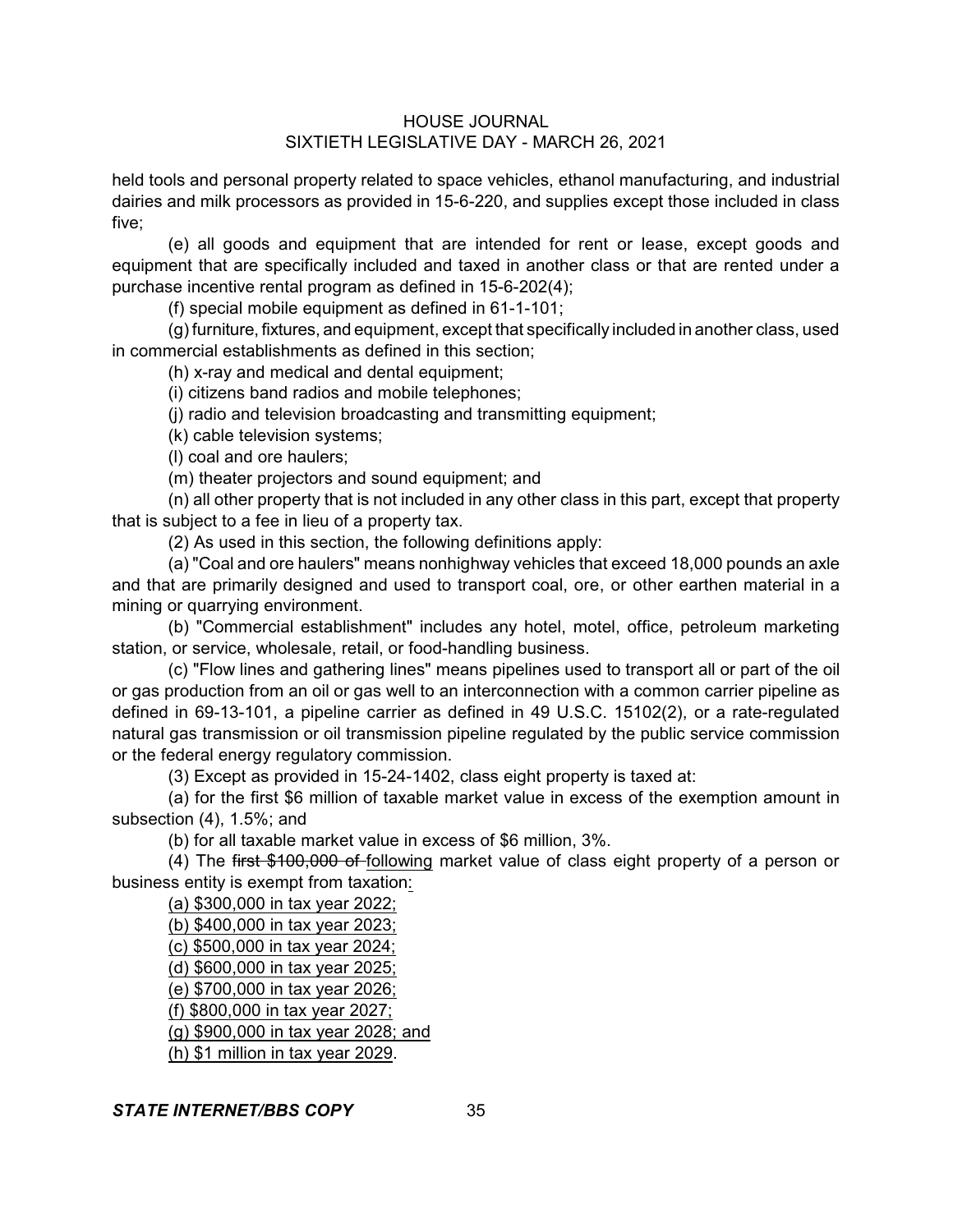(5) The gas gathering facilities of a stand-alone gas gathering company providing gas gathering services to third parties on a contractual basis, owning more than 500 miles of gas gathering lines in Montana, and centrally assessed in tax years prior to 2009 must be treated as a natural gas transmission pipeline subject to central assessment under 15-23-101. For purposes of this subsection, the gas gathering line ownership of all affiliated companies, as defined in section 1504(a) of the Internal Revenue Code, 26 U.S.C. 1504(a), must be aggregated for purposes of determining the 500-mile threshold.""

#### 14. Page 27.

Following: line 15

Insert: "**Section 18.** Section 20-9-366, MCA, is amended to read:

"**20-9-366. Definitions.** As used in 20-9-366 through 20-9-371, the following definitions apply:

(1) "County retirement mill value per elementary ANB" or "county retirement mill value per high school ANB" means the sum of the taxable valuation in the previous year of all property in the county divided by 1,000, with the quotient divided by the total county elementary ANB count or the total county high school ANB count used to calculate the elementary school districts' and high school districts' prior year total per-ANB entitlement amounts.

(2) (a) "District guaranteed tax base ratio" for guaranteed tax base funding for the BASE budget of an eligible district means the taxable valuation in the previous year of all property in the district, except for property value disregarded because of protested taxes under 15-1-409(2) or property subject to the creation of a new school district under 20-6-326, divided by the district's prior year GTBA budget area.

(b) "District mill value per ANB", for school facility entitlement purposes, means the taxable valuation in the previous year of all property in the district, except for property subject to the creation of a new school district under 20-6-326, divided by 1,000, with the quotient divided by the ANB count of the district used to calculate the district's prior year total per-ANB entitlement amount.

(3) "Facility guaranteed mill value per ANB", for school facility entitlement guaranteed tax base purposes, means the sum of the taxable valuation in the previous year of all property in the state, multiplied by 140% and divided by 1,000, with the quotient divided by the total state elementary ANB count or the total state high school ANB count used to calculate the elementary school districts' and high school districts' prior year total per-ANB entitlement amounts.

(4) "Guaranteed tax base aid budget area" or "GTBA budget area" means the portion of a district's BASE budget after the following payments are subtracted:

(a) direct state aid;

(b) the total data-for-achievement payment;

(c) the total quality educator payment;

(d) the total at-risk student payment;

(e) the total Indian education for all payment;

(f) the total American Indian achievement gap payment; and

(g) the state special education allowable cost payment.

(5) (a) "Statewide elementary guaranteed tax base ratio" or "statewide high school guaranteed tax base ratio", for guaranteed tax base funding for the BASE budget of an eligible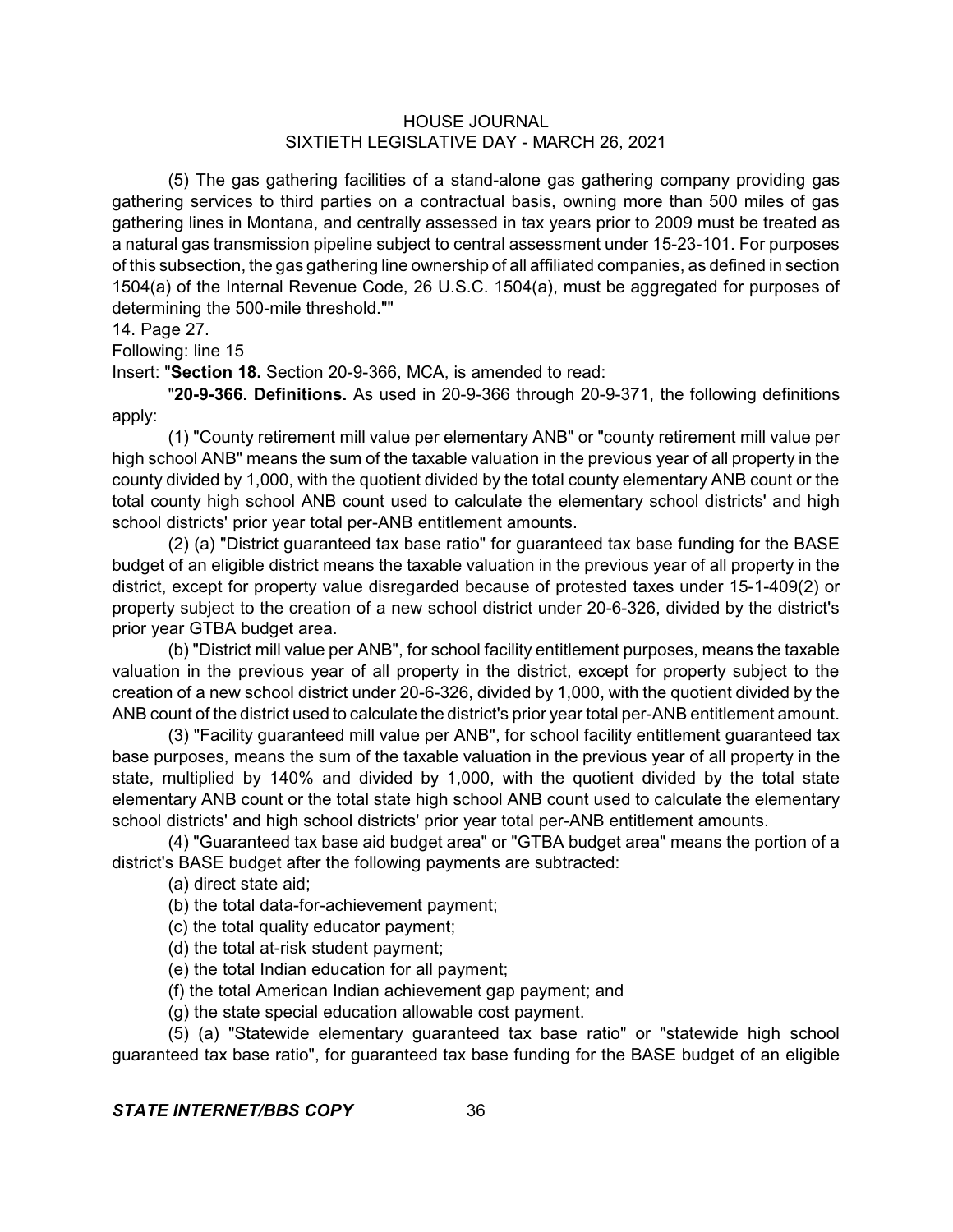district, means the sum of the taxable valuation in the previous year of all property in the state, multiplied by 193% for fiscal year 2018, 216% for fiscal year 2019, 224% for fiscal year 2020, and 232% for fiscal year 2021, 236% for fiscal years 2022 and 2023, 237% for fiscal years 2024 and 2025, 238% for fiscal years 2026 through 2028, and 239% for fiscal year 2029 and each succeeding fiscal year and divided by the prior year statewide GTBA budget area for the state elementary school districts or the state high school districts.

(b)"Statewide mill value per elementaryANB" or"statewide mill value per high school ANB", for school retirement guaranteed tax base purposes, means the sum of the taxable valuation in the previous year of all property in the state, multiplied by 121% and divided by 1,000, with the quotient divided by the total state elementary ANB count or the total state high school ANB amount used to calculate the elementary school districts' and high school districts' prior year total per-ANB entitlement amounts.""

15. Page 30, line 4 through line 5. Strike: strike section 20 in its entirety **Renumber:** subsequent sections

16. Page 30.

**Following**: line 6

**Insert**: "NEW SECTION. **Section 22. Effective dates**. (1) Except as provided in subsection (2), [this act] is effective October 1, 2021.

(2) [Sections 1, 3, 6 through 17, and 19 through 21] are effective January 1, 2030." **Renumber:** subsequent sections

17. Page 30, line 7. **Strike**: "[This act] applies" **Insert**: "[Sections 2, 4, 5, and 18] apply"

18. Page 30. **Following**: line 8 **Insert**: "NEW SECTION. **Section 24. Termination**. [Section 4] terminates December 31, 2029."

And, as amended, do pass. Report adopted.

## **MOTIONS**

Majority Leader Vinton moved to re-refer **HB 279** to the Appropriations Committee. Without objection, so ordered.

Majority Leader Vinton moved to re-refer **HB 421** to the Appropriations Committee. Without objection, so ordered.